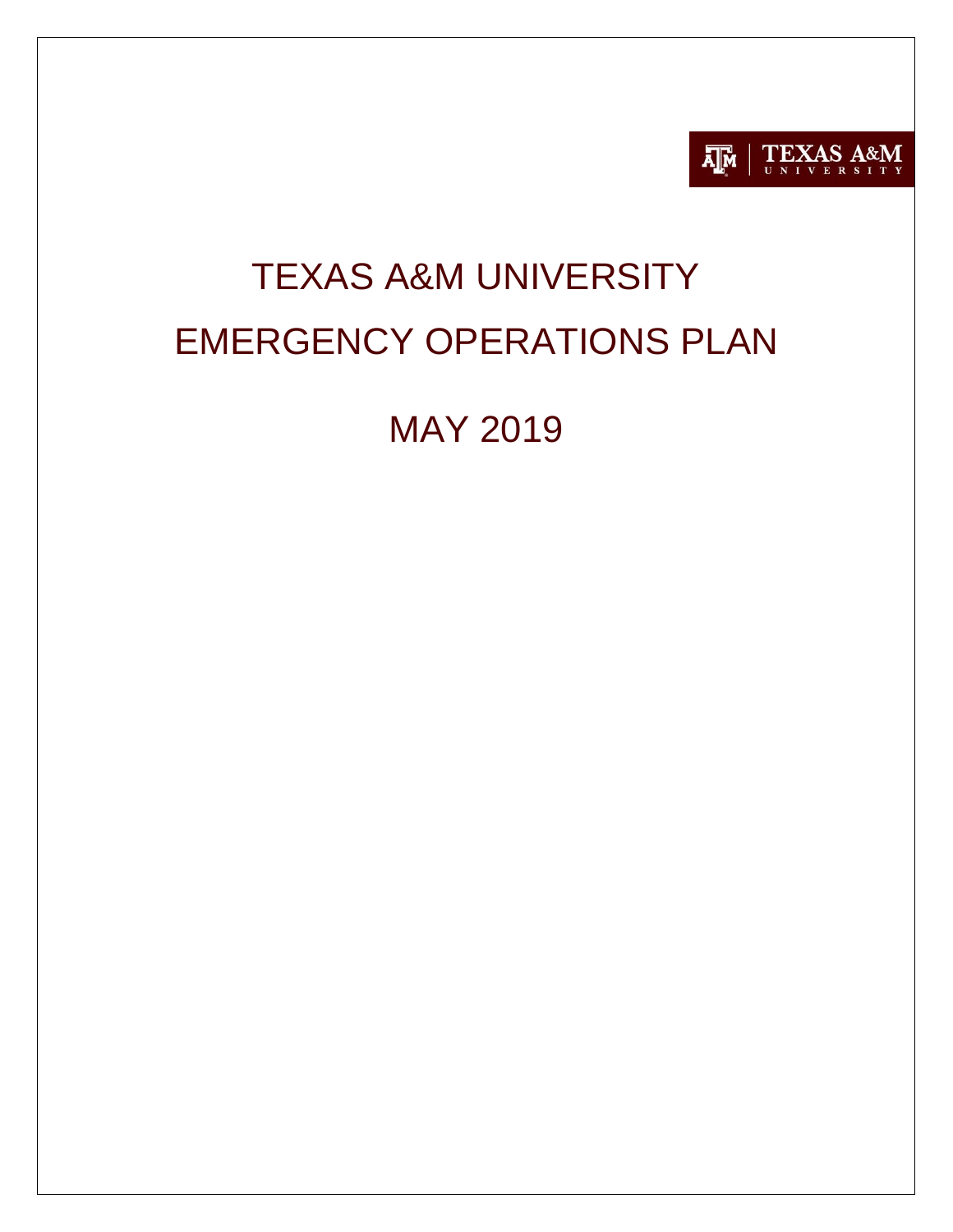# <span id="page-1-0"></span>**PROMULGATION STATEMENT**

The Emergency Operations Plan (EOP) is a guide to how the University conducts allhazards response. The EOP is written in support of emergency management and is built upon the National Response Framework as scalable, flexible, and adaptable coordinating structures to align key roles and responsibility. This plan and contents within shall apply to all university personnel participating in mitigation, preparedness, response, and recovery efforts. Furthermore, tasked organizations supporting EOP guidelines shall maintain their own procedures/guidelines and actively participate in the training, exercise, and maintenance needed to support this plan.

The EOP was prepared by Texas A&M staff and approved by executive management, thereby enabling activities contained within this document to be performed within the University's capability. Furthermore, this EOP has been made available to the Texas A&M System and with external agencies that may be affected by its implementation.

This EOP is also accessible via the web at [www.tamu.edu/emergency.](http://www.tamu.edu/emergency)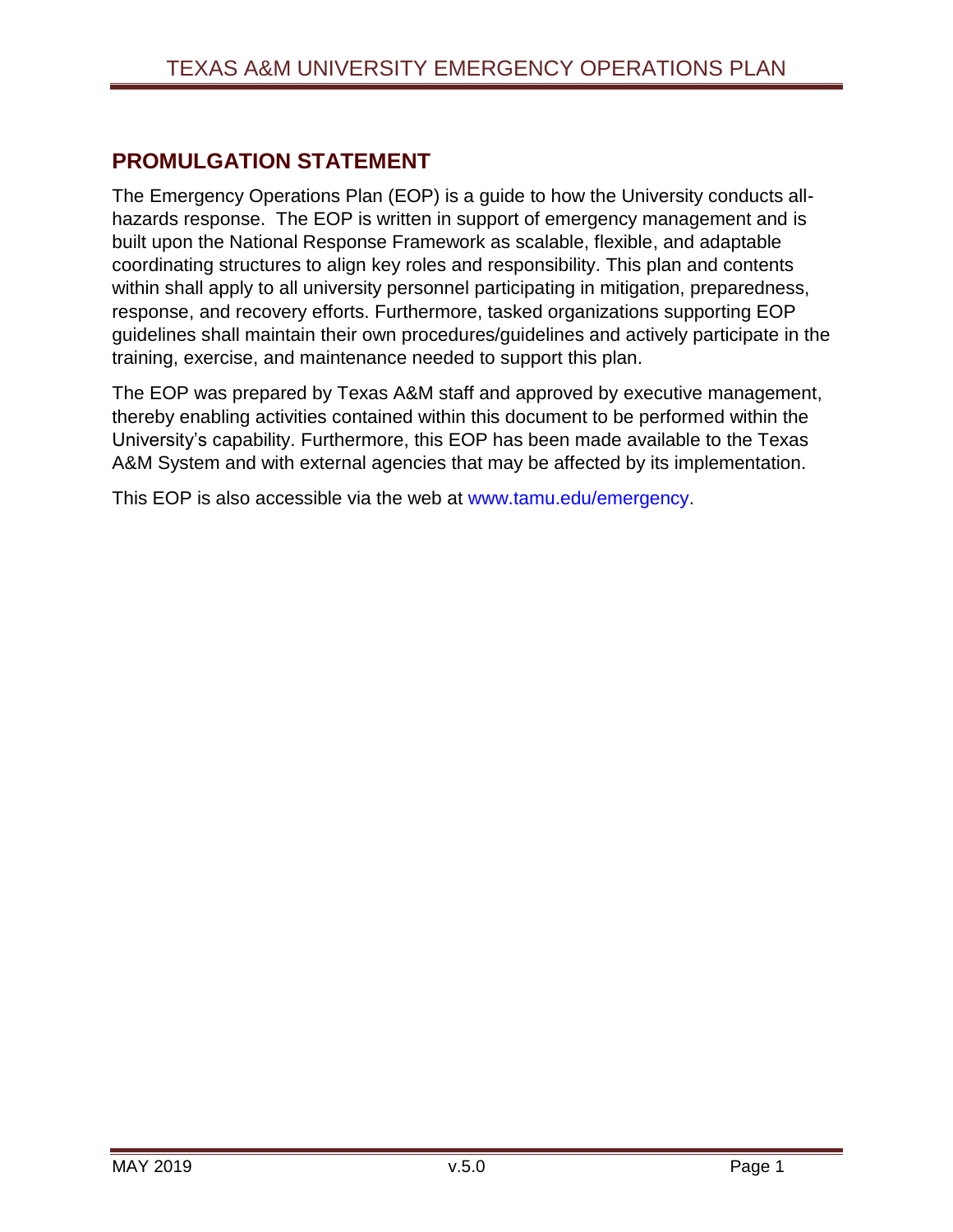# <span id="page-2-0"></span>**APPROVAL AND IMPLEMENTATION**

This Emergency Operations Plan (EOP) was prepared by Texas A&M University to develop, implement, and maintain a viable all hazards response capability and to establish a comprehensive approach to providing consistent, effective, and efficient coordination across a spectrum of activities.

This plan shall apply to all university personnel participating in mitigation, preparedness, response, and recovery efforts. Furthermore, the EOP may be applied to any Universitysponsored events, whether on or off campus, and all public or private Universitysanctioned activities.

This plan addresses emergency response activities at the Texas A&M University – College Station campus. It does not address emergency response activities at the Texas A&M Health Science Center campus sites, Texas A&M University at Galveston, Texas A&M University at Qatar, the Texas A&M University School of Law, or the Higher Education Center at McAllen. It does, however, address coordination with these campuses in the event of an emergency impacting their operations. These campuses have established and maintain separate plans and procedures specific to their emergency operations. This plan does not address the Texas A&M University System RELLIS campus or their operations.

The Office of Safety and Security shall be responsible for plan oversight and coordination with applicable stakeholders. This EOP is based on the "all-hazards" concept and plans for natural and man-made disasters and incidents. The plan is flexible in that part of the plan or the entire plan may be activated based on the specific emergency and decision by University executive management.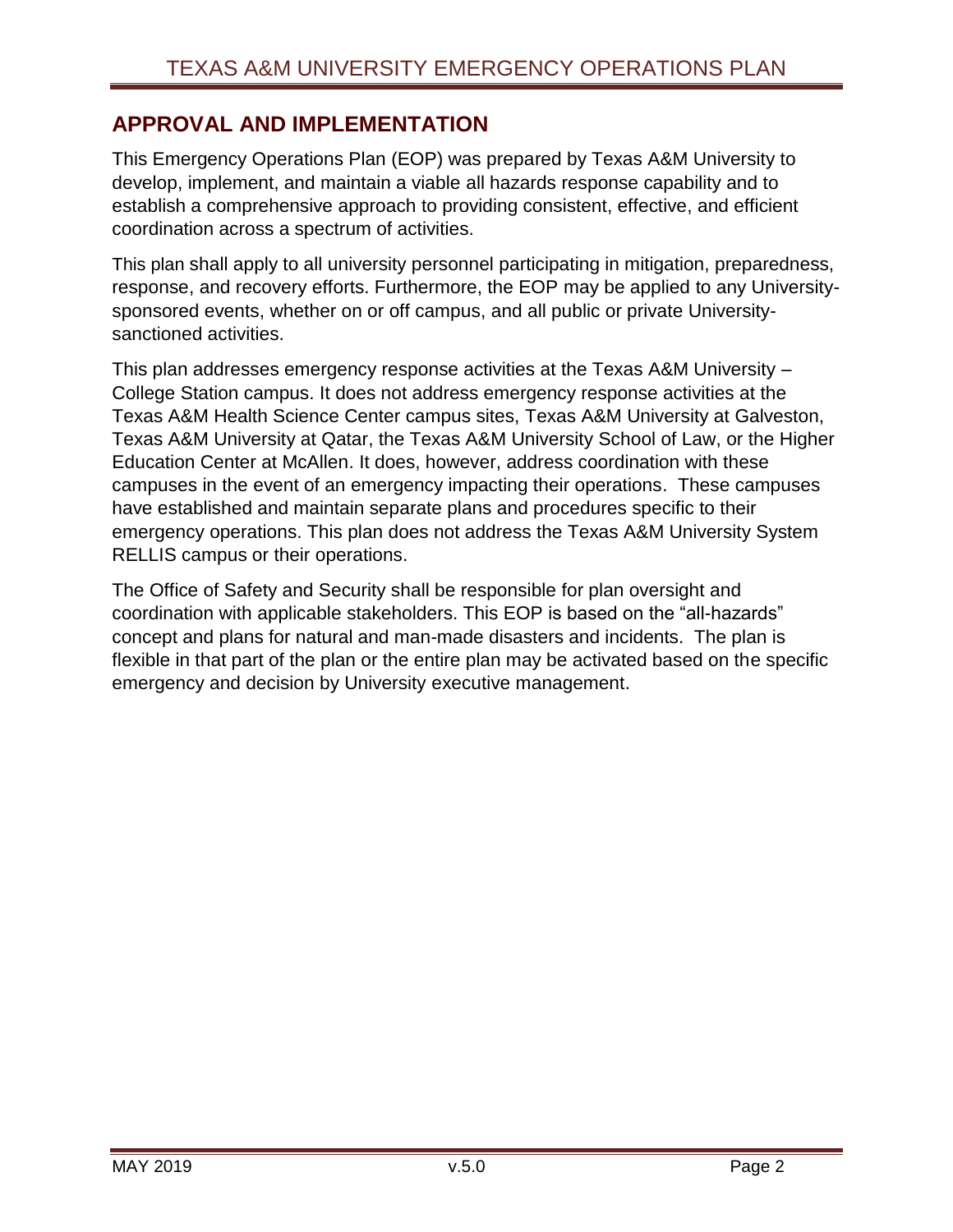This EOP and its supporting contents are hereby approved and is effective immediately upon the signing of all signature authorities noted below.

| Christopher M. Meyer, Associate Vice President<br>Office of Safety and Security<br><b>Texas A&amp;M University</b>               |  |
|----------------------------------------------------------------------------------------------------------------------------------|--|
|                                                                                                                                  |  |
| Dr. Jerry R. Strawser, Executive Vice President and CFO<br>Division of Finance and Operations<br><b>Texas A&amp;M University</b> |  |
|                                                                                                                                  |  |
| Michael K. Young, President and CEO<br><b>Texas A&amp;M University</b>                                                           |  |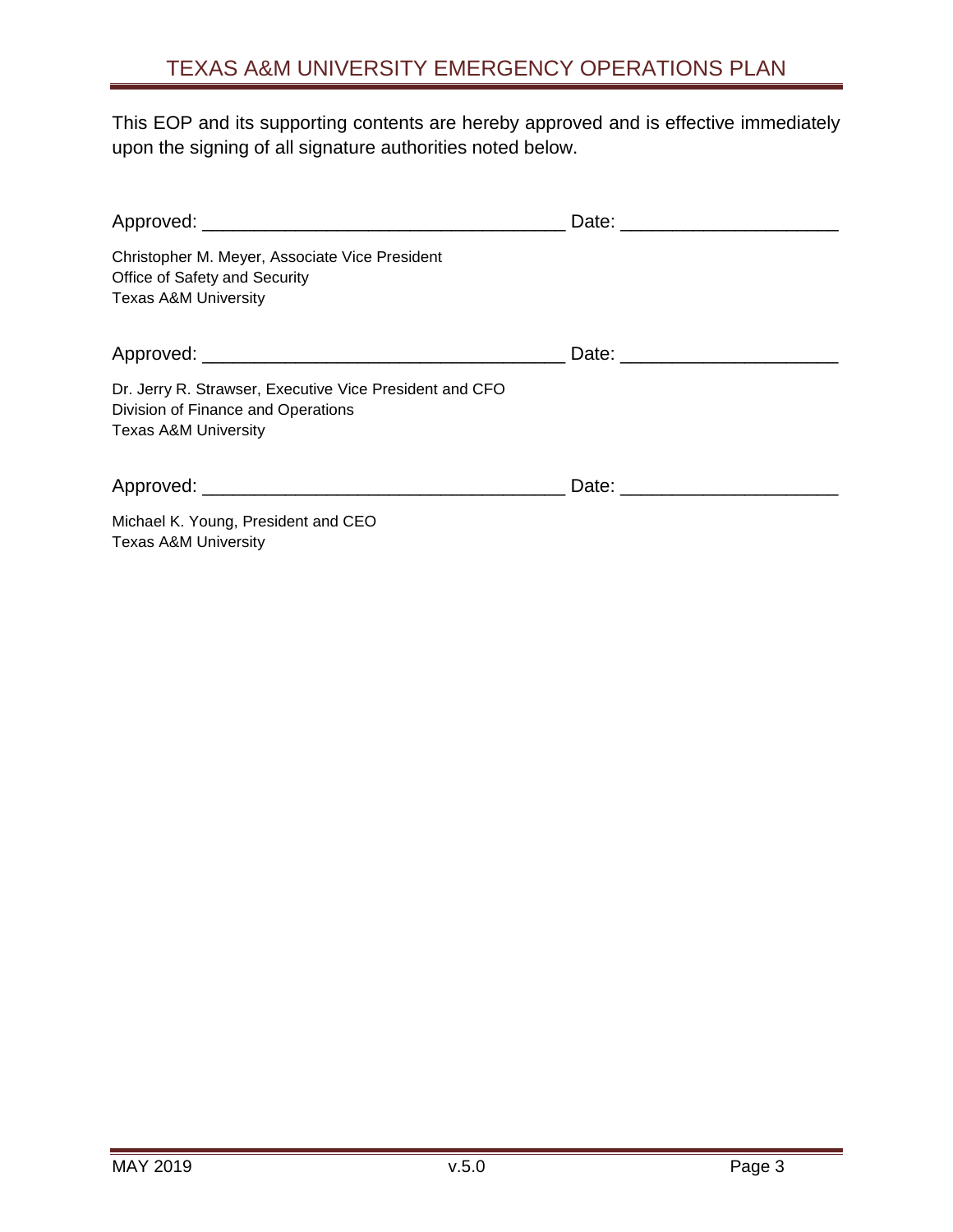# <span id="page-4-0"></span>**TABLE OF CONTENTS**

| Requests for Additional Resources and Coordination with Other |
|---------------------------------------------------------------|
|                                                               |
|                                                               |
|                                                               |
|                                                               |
|                                                               |
|                                                               |
|                                                               |
|                                                               |
|                                                               |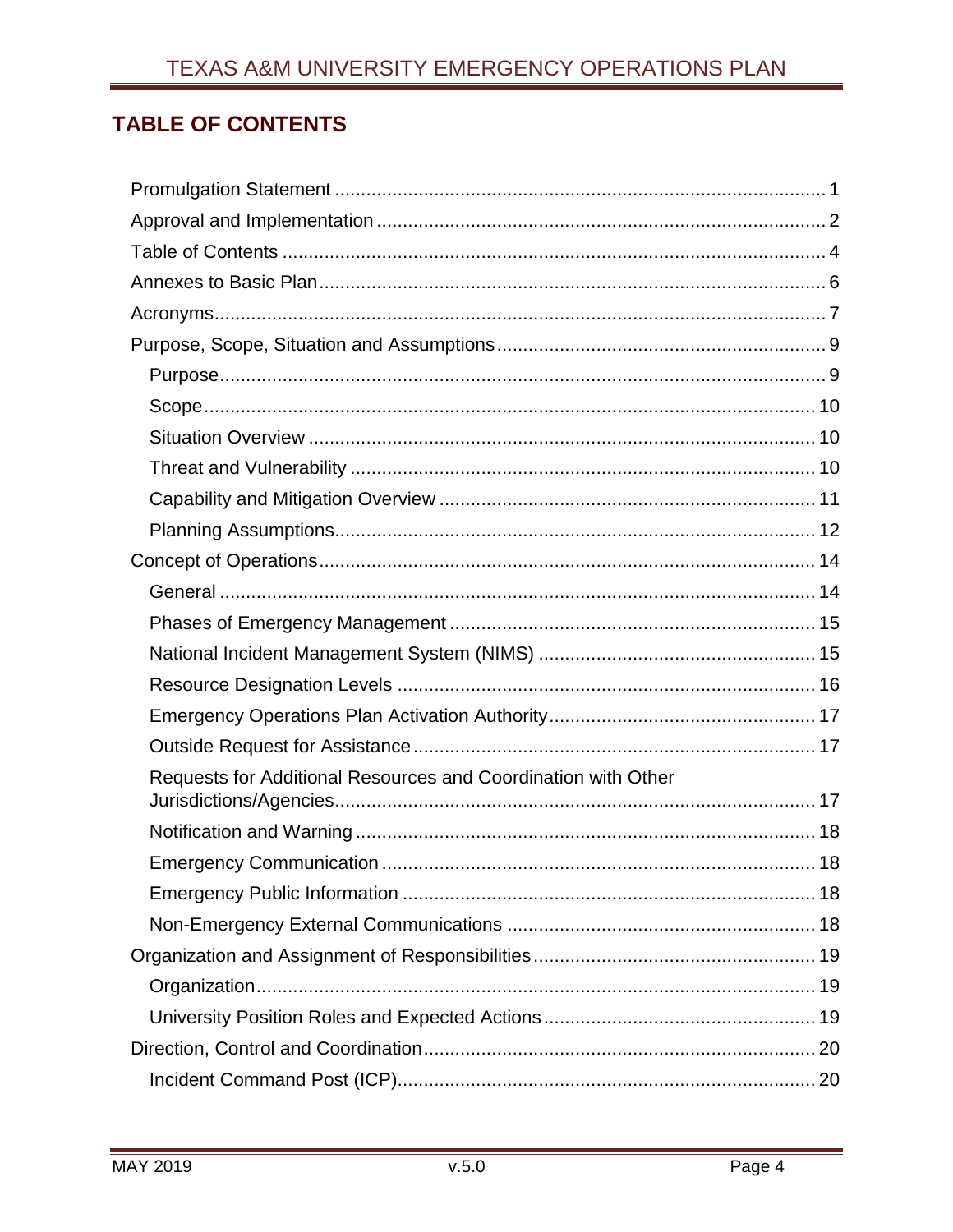| Community Emergency Operations Center (CEOC) and Incident Command Post    |  |
|---------------------------------------------------------------------------|--|
|                                                                           |  |
|                                                                           |  |
|                                                                           |  |
|                                                                           |  |
|                                                                           |  |
|                                                                           |  |
|                                                                           |  |
|                                                                           |  |
|                                                                           |  |
|                                                                           |  |
|                                                                           |  |
|                                                                           |  |
|                                                                           |  |
|                                                                           |  |
|                                                                           |  |
|                                                                           |  |
|                                                                           |  |
| Attachment 3: Considerations for Persons Requiring Special Assistance  34 |  |
|                                                                           |  |
|                                                                           |  |
|                                                                           |  |
|                                                                           |  |
|                                                                           |  |
| Attachment 4: Emergency Coordination with Campus Site Locations  37       |  |
|                                                                           |  |
|                                                                           |  |
|                                                                           |  |
|                                                                           |  |
|                                                                           |  |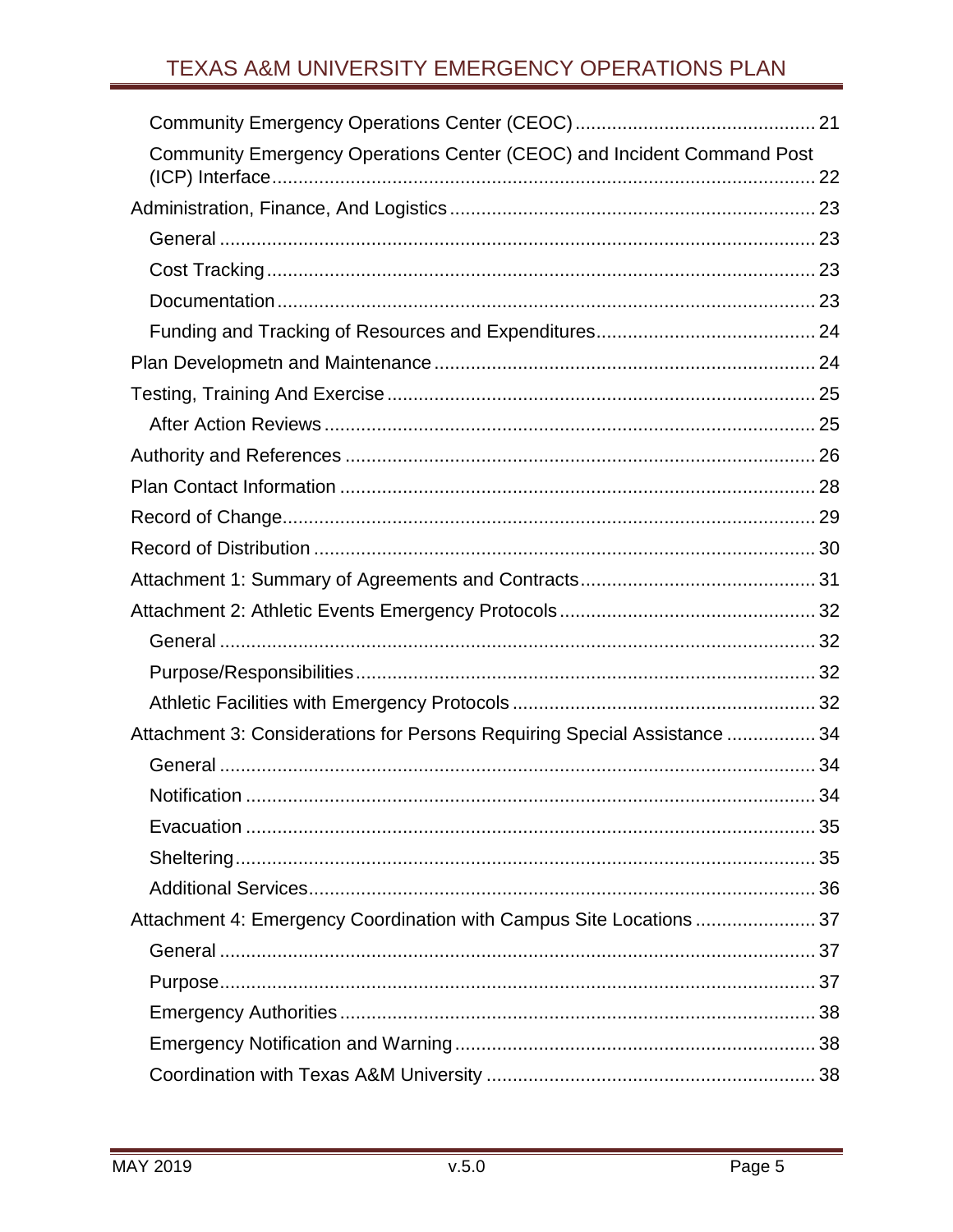# <span id="page-6-0"></span>**ANNEXES TO BASIC PLAN**

- Annex A Warning
- Annex B Communications
- Annex C Shelter and Mass Care
- Annex D Radiological Protection**\***
- Annex E Evacuation
- Annex F Firefighting\*
- Annex G Law Enforcement\*
- Annex H Health and Medical Services
- Annex I Public Information
- Annex J Recovery- Institutional Continuity Plan
- Annex K Public Works and Engineering**\***
- Annex L Energy and Utilities\*
- Annex M Resource Support\*
- Annex N Direction and Control\*
- Annex O Human Services
- Annex P Hazard Mitigation\*
- Annex Q Hazardous Materials Emergency Response
- Annex R Search and Rescue\*
- Annex S Transportation\*
- Annex T Donations Management
- Annex U Legal\*
- Annex V Acts of Violence
- Annex W Easterwood Airport Emergency Plan

### **Note: (\*) indicates plan resides in the Brazos County Interjurisdictional Emergency Management Plan**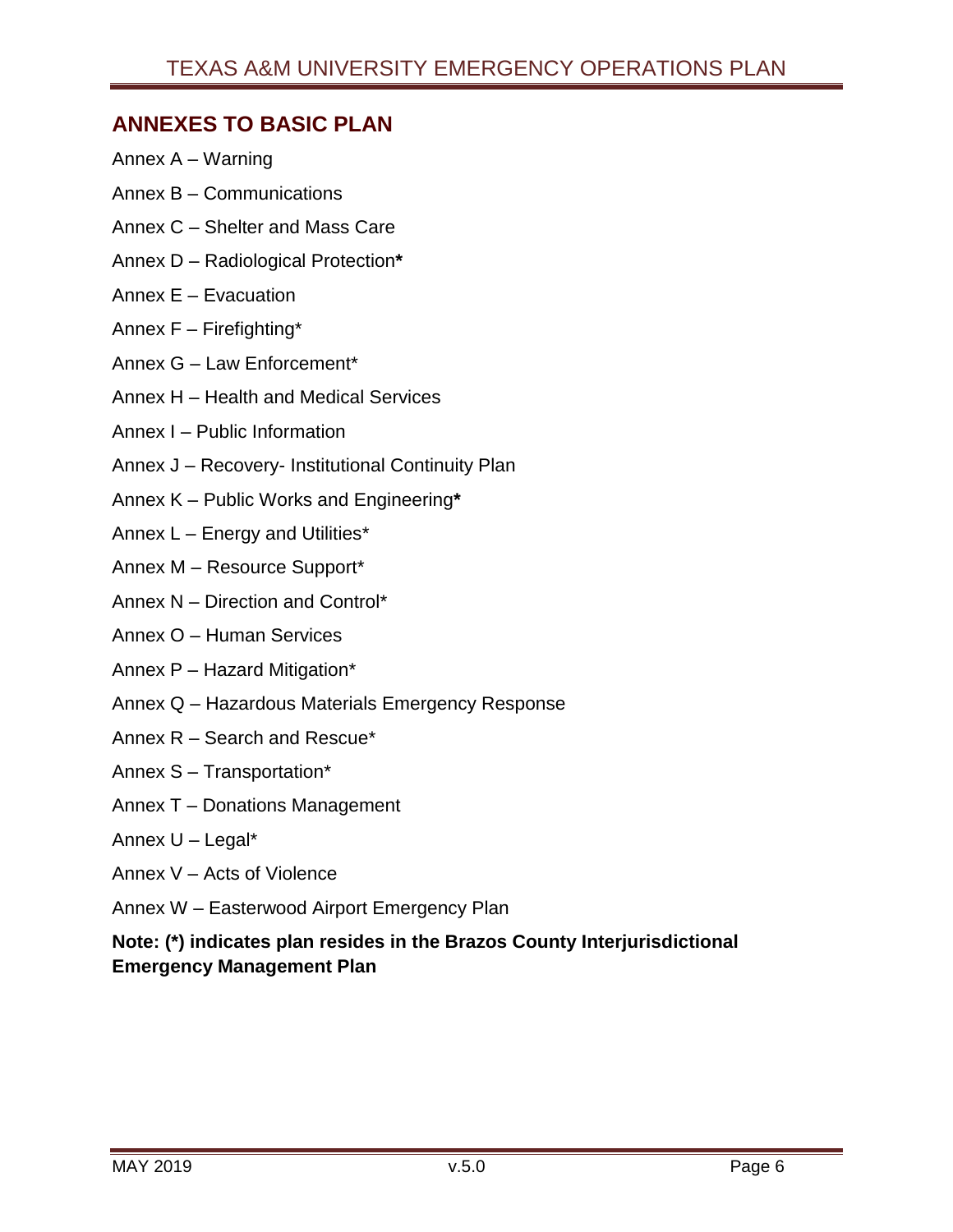# <span id="page-7-0"></span>**ACRONYMS**

| <b>ACROYNM</b> | <b>EXPLANATION</b>                           |
|----------------|----------------------------------------------|
| AAR            | <b>After Action Report</b>                   |
| <b>ADA</b>     | <b>Americans with Disabilities Act</b>       |
| <b>ALS</b>     | <b>Advanced Life Support</b>                 |
| <b>AMSB</b>    | <b>Texas A&amp;M System Building</b>         |
| <b>ASTREC</b>  | Animal Science Teaching & Research Center    |
| <b>CEOC</b>    | <b>Community Emergency Operations Center</b> |
| <b>CFR</b>     | Code of Federal Regulations                  |
| <b>CIKR</b>    | Critical Infrastructure and Key Resources    |
| <b>CPG</b>     | <b>Comprehensive Preparedness Guide</b>      |
| <b>EAS</b>     | <b>Emergency Alert System</b>                |
| ED             | U.S. Department of Education                 |
| <b>EMC</b>     | <b>Emergency Management Coordinator</b>      |
| <b>EMD</b>     | <b>Emergency Medical Dispatch</b>            |
| <b>EMS</b>     | <b>Emergency Medical Services</b>            |
| <b>EOP</b>     | <b>Emergency Operations Plan</b>             |
| <b>ERM</b>     | <b>Enterprise Risk Management</b>            |
| FBI            | <b>Federal Bureau of Investigation</b>       |
| FD             | <b>Fire Department</b>                       |
| <b>FEMA</b>    | <b>Federal Emergency Management Agency</b>   |
| <b>FMO</b>     | <b>Financial Management Operations</b>       |
| <b>GEPA</b>    | <b>General Education Provisions Act</b>      |
| <b>GERG</b>    | Geochemical & Environmental Research Group   |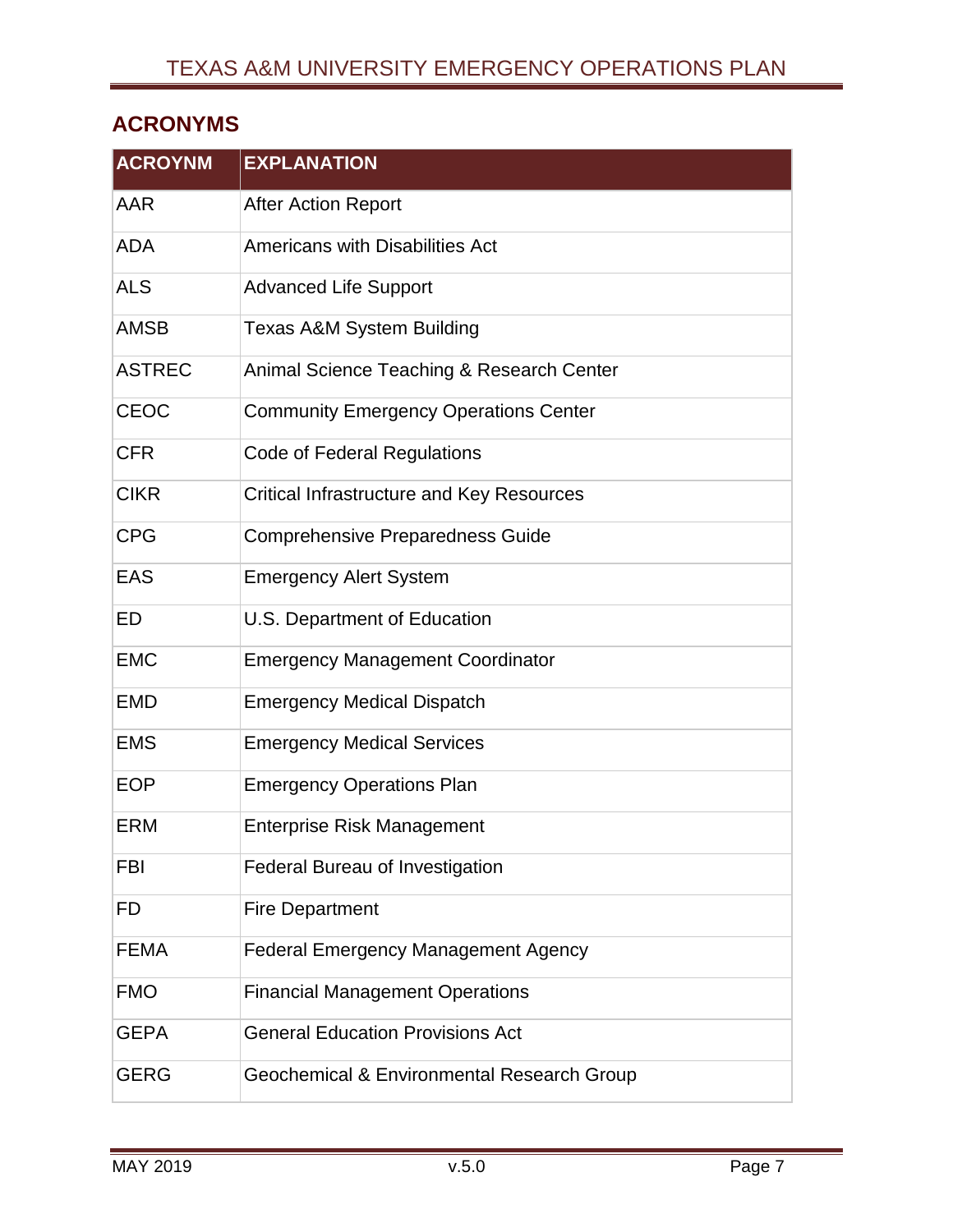# TEXAS A&M UNIVERSITY EMERGENCY OPERATIONS PLAN

| <b>ACROYNM</b> | <b>EXPLANATION</b>                                |
|----------------|---------------------------------------------------|
| <b>HEOA</b>    | <b>Higher Education Opportunity Act</b>           |
| <b>HSC</b>     | <b>Health Science Center</b>                      |
| <b>HSEEP</b>   | Homeland Security Exercise and Evaluation Program |
| <b>HSPD</b>    | <b>Homeland Security Presidential Directive</b>   |
| <b>ICP</b>     | <b>Incident Command Post</b>                      |
| <b>ICS</b>     | <b>Incident Command System</b>                    |
| <b>MOA</b>     | Memorandum of Agreement                           |
| <b>MOU</b>     | Memorandum of Understanding                       |
| <b>NCAA</b>    | National Collegiate Athletic Association          |
| <b>NIMS</b>    | National Incident Management System               |
| <b>PD</b>      | <b>Police Department</b>                          |
| <b>PIO</b>     | <b>Public Information Officer</b>                 |
| <b>RCRA</b>    | <b>Resource Conservation and Recovery Act</b>     |
| <b>RSS</b>     | <b>Really Simple Syndication</b>                  |
| <b>SASE</b>    | <b>Office of Safety &amp; Security</b>            |
| <b>SMS</b>     | <b>Short Message Service</b>                      |
| <b>TAMU</b>    | <b>Texas A&amp;M University</b>                   |
| <b>TDD</b>     | Telecommunications Devices for the Deaf           |
| <b>UPD</b>     | <b>University Police Department</b>               |
| <b>USC</b>     | <b>United States Code</b>                         |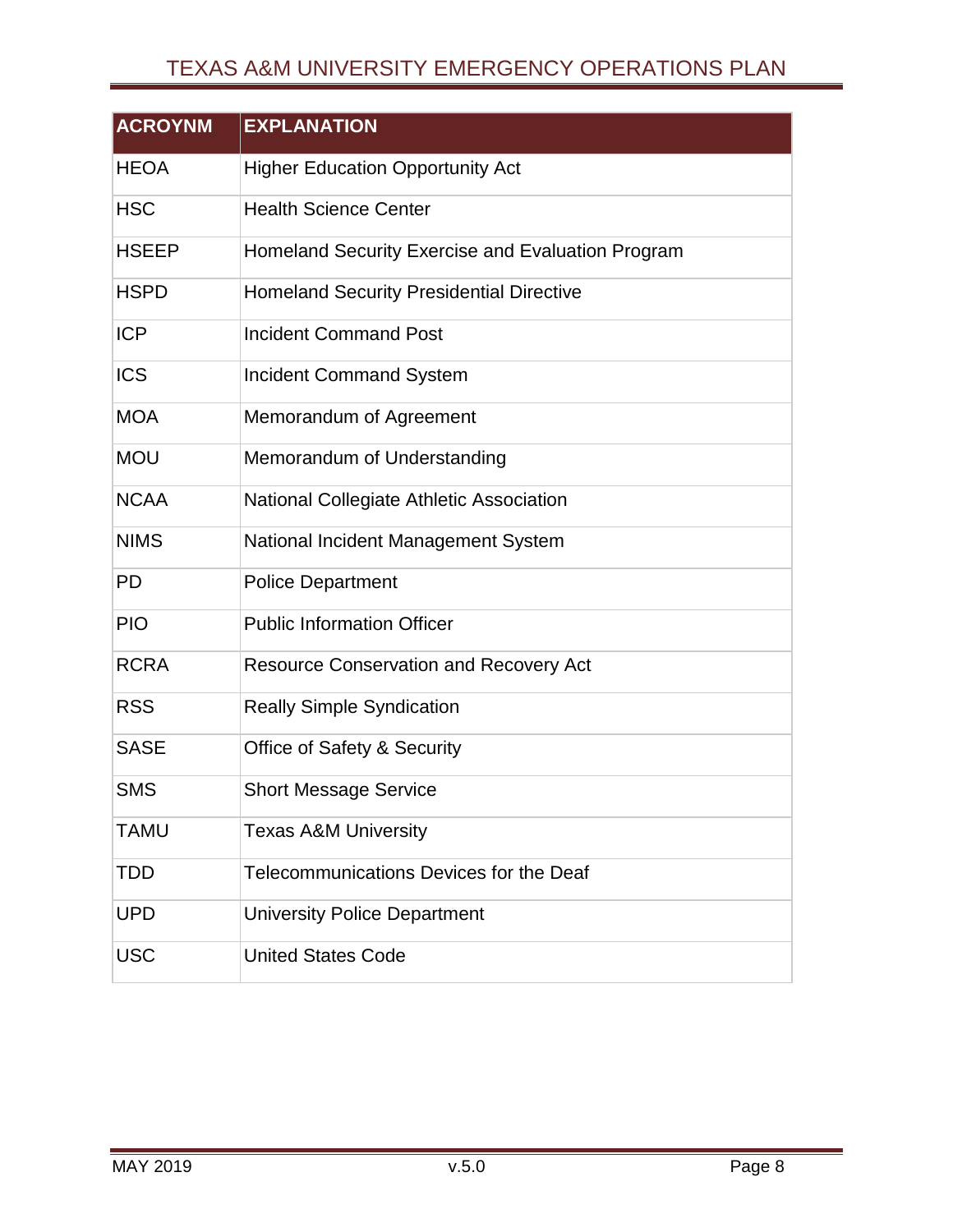# <span id="page-9-0"></span>**PURPOSE, SCOPE, SITUATION AND ASSUMPTIONS**

# <span id="page-9-1"></span>Purpose

The purpose of the Texas A&M Emergency Operations Plan (EOP) is to outline the University's approach to emergency operations and to enable local, state and federal coordination. It provides general guidance for emergency management activities. The EOP and its contents describe the University's emergency response organization and assigns responsibilities for various emergency tasks. Specific support materials found in the EOP annexes and attachments describes details of who does what, when and how. Additionally, the EOP describes capabilities and resources, as well as establishes responsibilities and operational processes, to help protect the University from natural and manmade hazards, to save lives, to protect public health, safety, property, and the environment; and to reduce adverse psychological consequences and disruptions.

Although emergencies, disasters and catastrophic incidents typically result in impacts far beyond the immediate or initial incident area, the EOP provides a framework to enable the management of cascading impacts and multiple incidents, as well as, the prevention of and preparation for subsequent events.

The EOP supports the Brazos County Interjurisdictional Emergency Management Plan. It is the responsibility of those referenced in this plan to integrate their departmental procedures, guidelines, and emergency management activities, such as task performance and organization, while also participating in training, exercises, plan integration, and maintenance needed to support a collective process.

Additionally, the EOP

- Outlines the duties and responsibilities of the University divisions and departments.
- Empowers employees in an incident to act quickly and knowledgably.
- Informs and trains key stakeholders on their roles and responsibilities before, during, and after an incident.
- Provides other members of the community with assurances that the University has established guidelines and procedures to respond to incidents/hazards in an effective way.
- Establishes intra-agency and multi-jurisdictional mechanisms for involvement in and coordination of incident prevention, response, and recovery operations.
- Provides guidance for emergency operations and the utilization of all available university resources for the protection of lives, property, and the continuance of university operations in an emergency.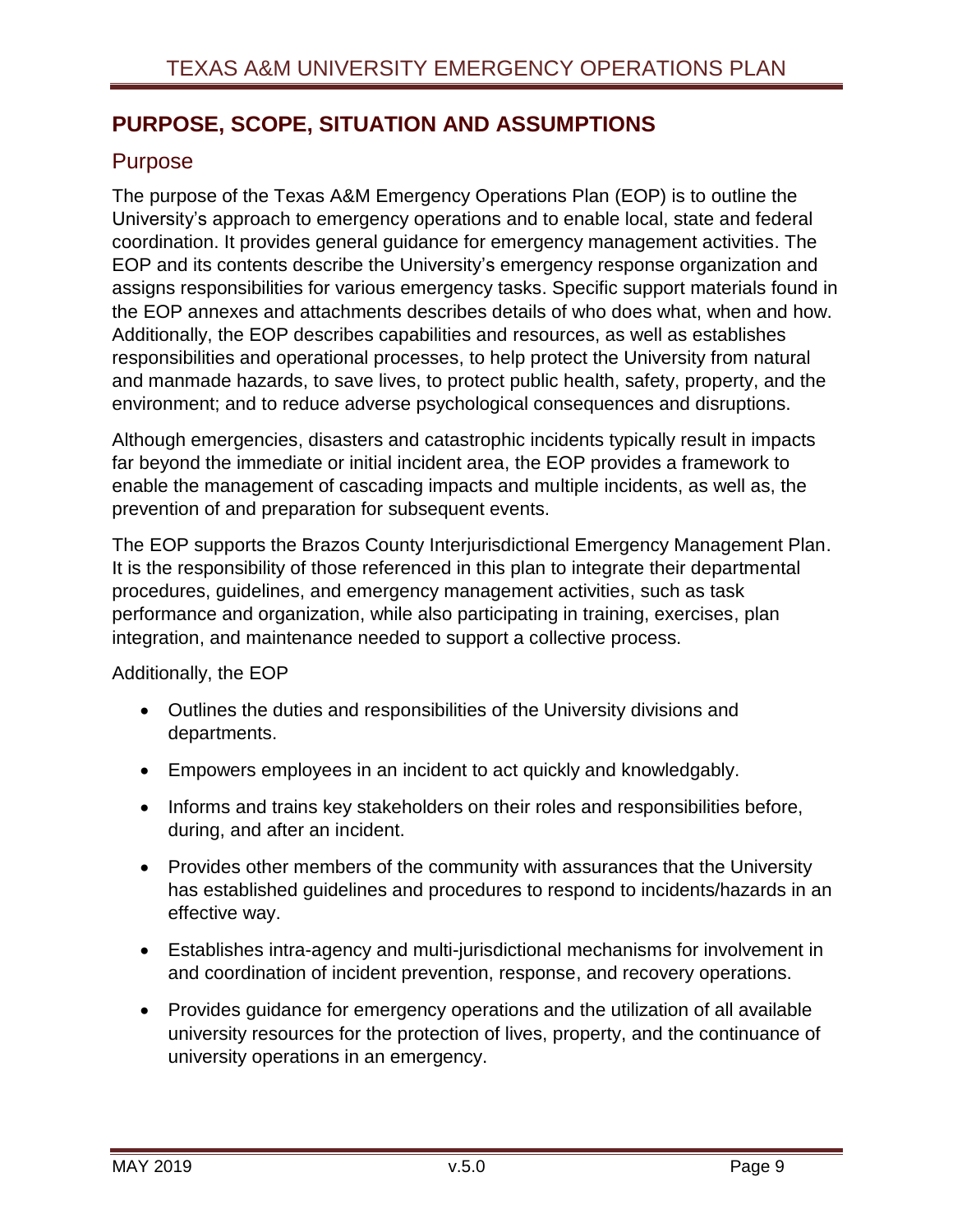# <span id="page-10-0"></span>Scope

This plan and all contents contained herein shall apply to all university personnel and System personnel stationed on Texas A&M property in Brazos County (except for RELLIS campus, as previously noted). An incident or event affecting the university may also impact the surrounding community; therefore, this plan and all contents contained herein shall support the Brazos County Interjurisdictional Emergency Management Plan and any supporting Memorandums of Understanding (MOU) and/or Memorandums of Agreement (MOA).

The scope of the EOP applies to incidents and/or events of all sizes, including those that exceed the University's response services and capabilities, and may result in mutual aid activation, multijurisdictional response, and/or emergency operations center activation.

The University's EOP outlines the expectations of personnel, roles and responsibilities, direction and control systems, internal and external communications, training and sustainability of the EOP, authority and references as defined by local, state, and federal government mandates, common and specialized procedures, and specific hazard vulnerabilities and response/recovery.

# <span id="page-10-1"></span>Situation Overview

Texas A&M University ranks among the nation's largest academic institutions in virtually all categories and is a major stakeholder in the local, state, and national disaster arenas.

The University is at risk for many hazards, some of which have the potential for disrupting the University community and causing widespread damage and casualties, because of its geographic location, population concentration, high-rise buildings, rail, air and highway traffic, and other risk factors.

### **University Demographics, Population and Building Information**

For information on University demographics, population and building information, please see: [http://dars.tamu.edu/.](http://dars.tamu.edu/)

# <span id="page-10-2"></span>Threat and Vulnerability

The University is exposed to hazards – natural and man-made – that have the potential for disrupting the normal working operations, causing casualties, and damaging or destroying the facilities. A summary of major hazards is provided in the table below.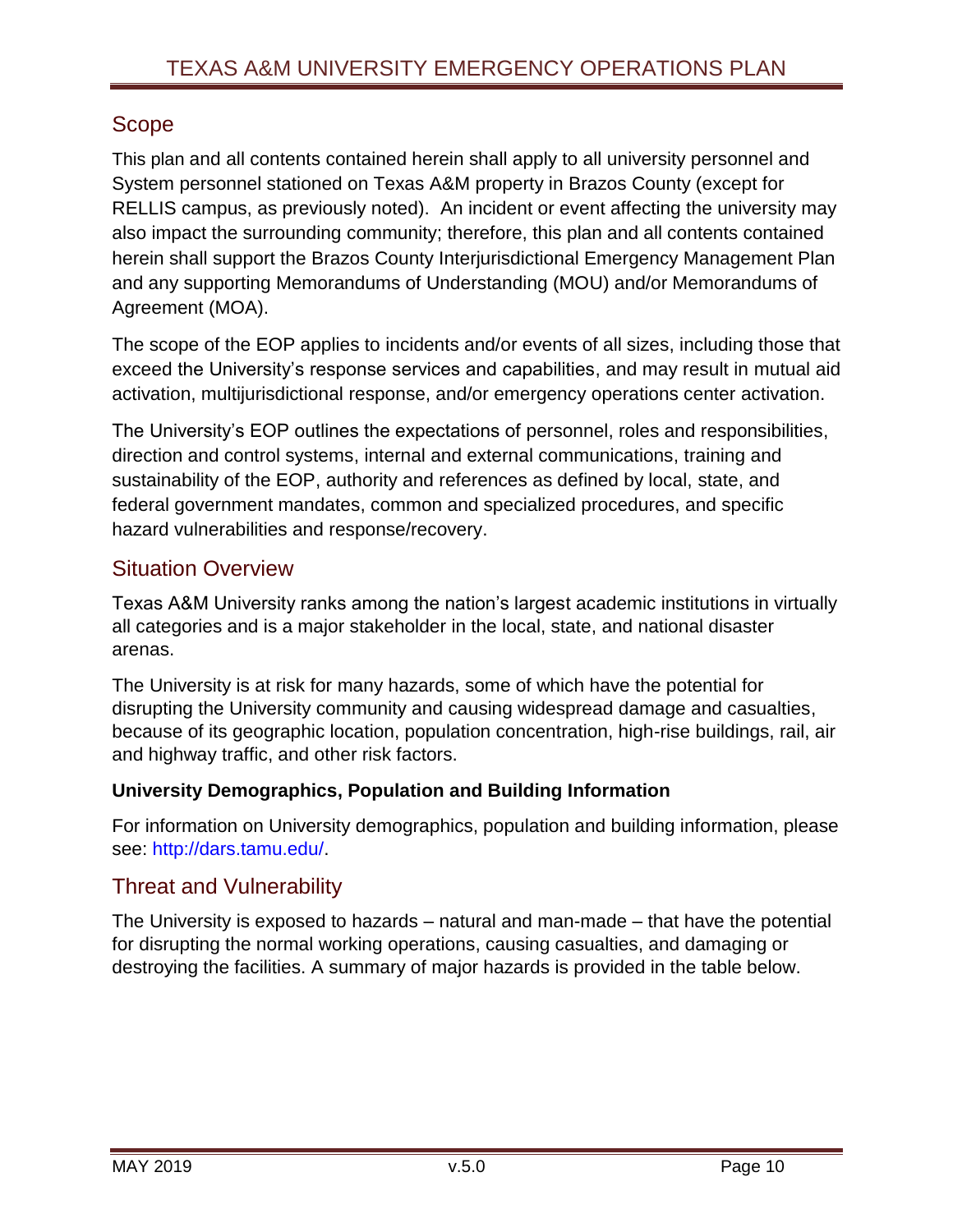# TEXAS A&M UNIVERSITY EMERGENCY OPERATIONS PLAN

|                                                                          | <b>LIKELIHOOD OF</b>   | <b>ESTIMATED IMPACT TO</b>       |                 |
|--------------------------------------------------------------------------|------------------------|----------------------------------|-----------------|
| <b>HAZARD TYPE</b>                                                       | <b>OCCURANCE</b>       | <b>PUBLIC HEALTH</b><br>& SAFETY | <b>PROPERTY</b> |
|                                                                          |                        | <b>Man-Made Hazards</b>          |                 |
| <b>Acts of Violence</b><br>(Active Shooter,<br>Bomb Threats,<br>$etc.$ ) | Low                    | High                             | Low             |
| Civil Disorder                                                           | Low                    | Medium                           | Low             |
| <b>Cyber Security</b>                                                    | High                   | Low                              | High            |
| Utility Disruption                                                       | Low                    | Medium                           | Medium          |
| Hazardous<br>Materials Release                                           | Low                    | Medium                           | Low             |
| <b>Structural Fire</b>                                                   | High                   | Low                              | Medium          |
| Terrorism                                                                | Low                    | High                             | Medium          |
|                                                                          | <b>Natural Hazards</b> |                                  |                 |
| Dam Failure                                                              | Low                    | Low                              | Low             |
| Flood                                                                    | Medium                 | Low                              | Medium          |
| Hail                                                                     | Low                    | Low                              | High            |
| Hurricane                                                                | Low                    | Low                              | Low             |
| <b>Infectious Disease</b><br>Outbreak                                    | Low                    | Medium                           | Low             |
| Thunderstorms                                                            | <b>High</b>            | Low                              | Low             |
| Tornado                                                                  | Low                    | Medium                           | High            |
| Winter Storm                                                             | Low                    | Low                              | Low             |

Note: All categories designated as either Low, Medium, or High.

The University is a signatory on the Brazos County Hazard Mitigation Plan. County stakeholders, including the University, participate in the hazard assessment process, utilizing various methods to calculate threat and risk for natural disasters with the potential to affect the surrounding community. Additional information is available in the Brazos County Hazard Mitigation Plan accessible at: [http://bcdem.org/plans/.](http://bcdem.org/plans/)

The University also conducts an Enterprise Risk Management assessment periodically. Enterprise Risk Management (ERM) is a process applied strategically across the University to identify potential events that may adversely affect the entity and to manage the risks associated with those events. For more information about this process, visit: [http://urc.tamu.edu/enterprise-risk-management/.](http://urc.tamu.edu/enterprise-risk-management/)

# <span id="page-11-0"></span>Capability and Mitigation Overview

Texas A&M University is a signatory of the Brazos County Interjurisdictional Emergency Management Plan. The University and the surrounding emergency management community have assessed their capabilities to respond to the most likely hazards and measures are in place to address those hazards.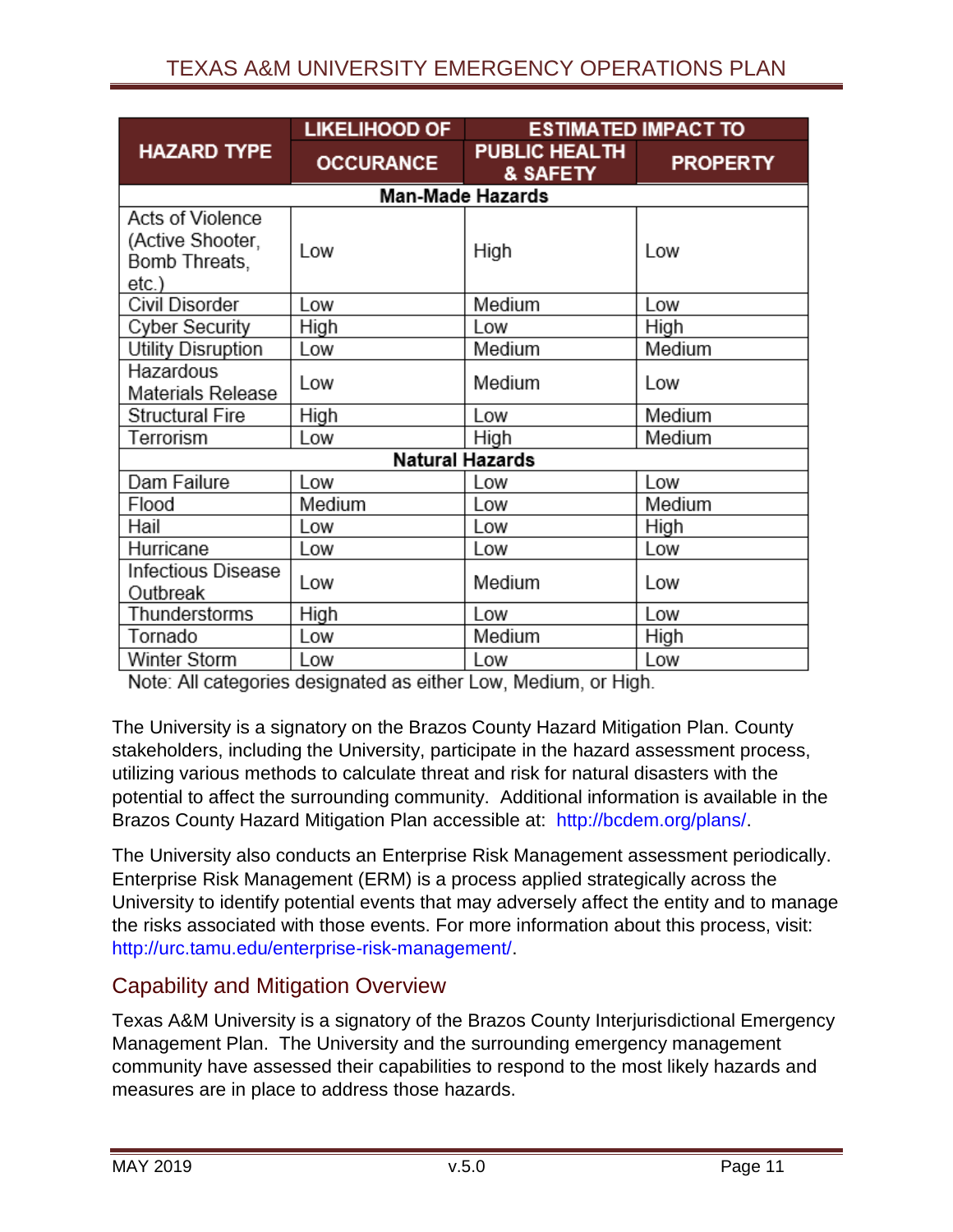The University works with the emergency management staff of the cities of Bryan and College Station, and Brazos County on a daily basis. A cooperative working relationship and team approach between the University and municipal governments for emergency response is a major strength on which the University relies. Prevention, protection, response, recovery, and mitigation capabilities are incorporated along with the adequacy of training, equipment, and personnel needs.

The University maintains a commissioned police force, an Advanced Life Support (ALS) emergency medical ambulance service, and a Hazardous Material Response Team, which augments the College Station Fire Department HazMat Response Team. The University is dependent upon the local municipalities for fire and rescue services, major hazardous material response capabilities, EMS backup, bomb squad response, police tactical responses, and assistance in emergency operations staffing and support. A list of current MOA/MOUs is provided in Attachment 1.

Texas A&M University supports the Brazos County Interjurisdictional Emergency Management Plan and may be called upon to support responses in Brazos County, in the seven county Brazos Valley COG region and/or elsewhere in the state. This EOP addresses all phases of emergency management (mitigation, preparedness, response and recovery). The University is committed to developing comprehensive robust plans, and training and exercising University emergency responders in coordination with local emergency responders.

# <span id="page-12-0"></span>Planning Assumptions

The Texas A&M University EOP is based on the following planning assumptions and considerations as presented in this section.

- Any employee of Texas A&M University may be tasked by this EOP.
- Incidents are typically managed at the lowest possible geographic, organizational, and jurisdictional level.
- External resources may be requested to assist the University if the nature of the incident overwhelms local capability.
- Incident management activities will be initiated and conducted in accordance with the National Incident Management System (NIMS).
- Local emergency response resources will be available in emergency situations affecting the University.
- It is possible for a major disaster to occur any time and any place in or near the University. In some cases, timely dissemination of warnings and increased readiness measures may be possible. However, many disasters can, and may, occur with little or no warning.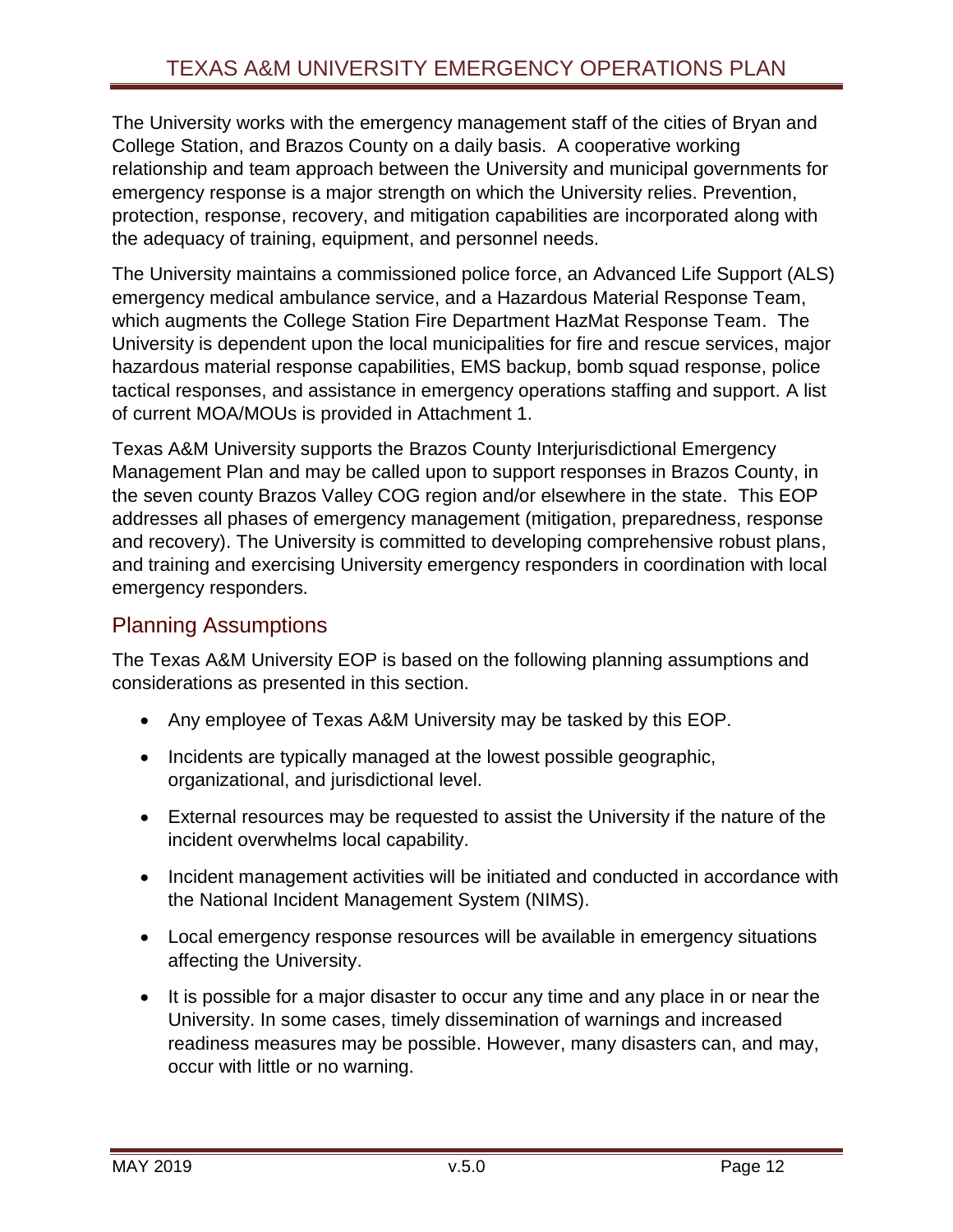- University officials and representatives recognize their responsibilities for the safety and well-being of students, faculty, staff, and visitors, and assume their responsibilities in the implementation of this EOP.
- Proper implementation and understanding of these guidelines through training and exercising will reduce or prevent disaster-related losses.
- The local police and fire departments will respond where support agreements or mutual aid agreements exist.
- Emergencies on the University campus may involve multiple responding departments and agencies which could include, but not be limited to, University Police, Environmental Health and Safety, Emergency Medical Services, Facilities Services / SSC Service Solutions, Marketing and Communications, Transportation Services, Utility and Energy Services, College Station Fire Department, and other appropriate University, city, county, state and federal agencies.
- In most cases, the fire department or law enforcement personnel will assume Incident Command, depending on the type of emergency.
- Hazardous conditions may follow any major disaster thereby increasing the risk of injuries and death.
- Casualties will be transported to local area hospitals. A.P. Beutel Health Center is a freestanding, ambulatory care facility with no emergency room. It is not equipped to receive patients from mass casualty incidents.
- Other University agencies or system components operating on the campus shall coordinate their emergency actions with this EOP.
- Regardless of the threat or type of emergency, it is possible that the following results may be encountered:
	- o Death, injury, or illness of people and/or animals
	- o Interruption or disruption to transportation
	- o Interruption or disruption to normal communications
	- o Interruption or disruption to utilities and other essential services
	- o Congregation of large numbers of people at the scene, at central locations, at shelters, etc.
	- o Significant numbers of people being displaced, requiring some, or all of the following: evacuation, shelter, feeding, welfare, and other assistance
	- o Structural damage to streets, buildings, utilities, and other property
	- o Contamination of food, water, personnel, vehicles, property, and other substances
	- o Shortages of essential items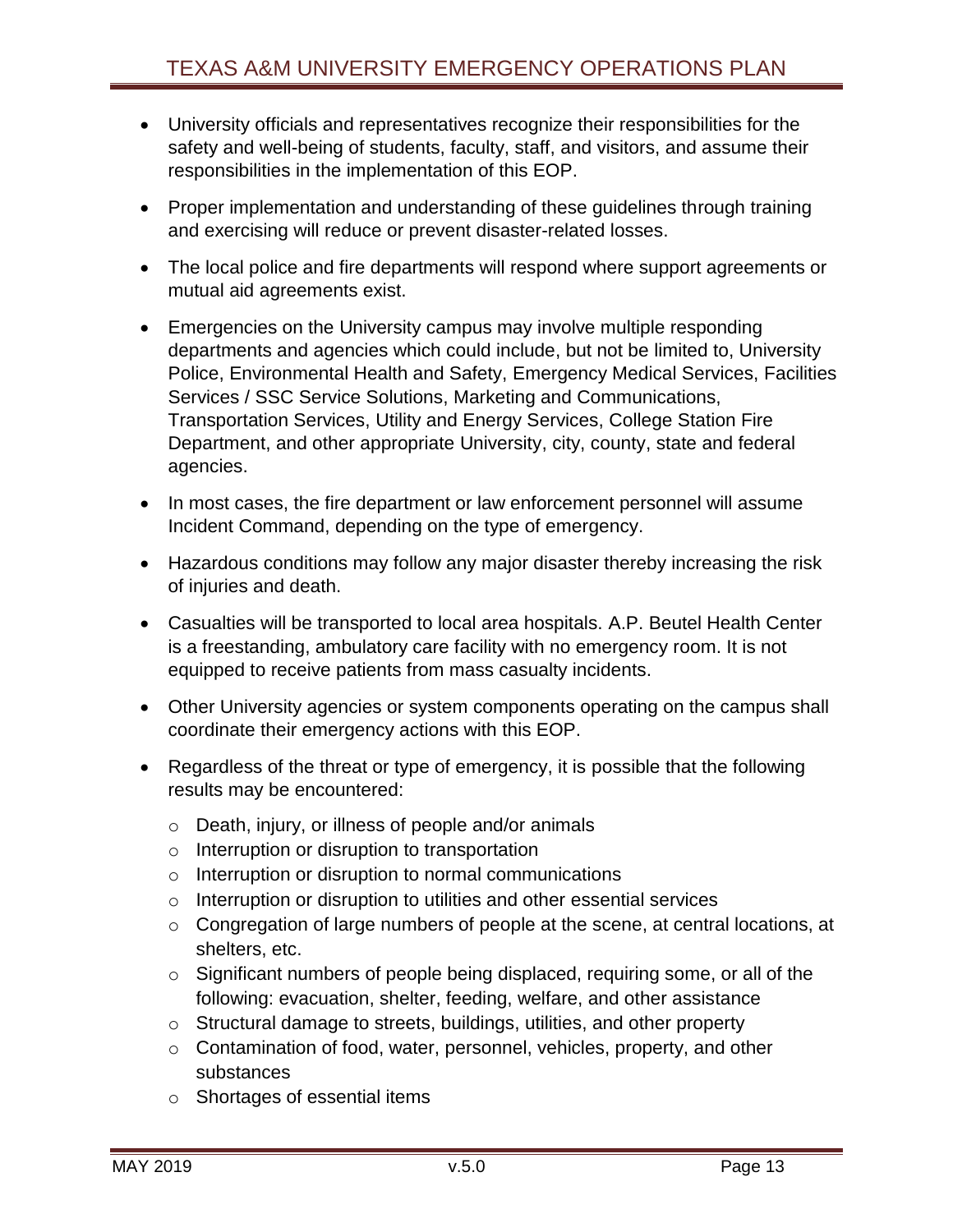- o Periods of civil unrest or disorder, including looting, rioting, mob scenes, violence, etc.
- $\circ$  Initial confusion of the affected population, with probable delays in response due to disaster incidents
- o Extensive need for public information
- o Disruption of business activities
- o Other

# <span id="page-14-0"></span>**CONCEPT OF OPERATIONS**

# <span id="page-14-1"></span>**General**

It is the responsibility of the University to protect life and property from the effects of disasters within its own jurisdiction. Texas A&M University has the primary responsibility for initial emergency management activities. Information located in this section is designed to give an overall picture of incident management. It will primarily clarify the purpose, and explain the University's overall approach to an emergency (i.e., what should happen, when, and at whose direction) to include the division of local, state, federal, and any intermediate interjurisdictional entities.

Top priorities for incident management are to:

- Save lives and protect the health and safety of students, faculty, staff, visitors, responders and recovery workers
- Ensure security of the University
- Protect and restore critical infrastructure and key resources
- Conduct law enforcement investigations to resolve the incident, apprehend the perpetrators, and collect and preserve evidence for prosecution and/or attribution
- Protect property and mitigate damages and impacts to individuals, the community, and the environment
- Facilitate recovery of individuals
- Recover operations

This EOP is based on the "all-hazards" approach. The plan is flexible in that part of the plan or the entire plan may be activated based on the specific emergency and decision by University executive management.

The University's concept of operations is that the emergency functions of various agencies/organizations/divisions/departments involved in emergency management will generally parallel normal day-to-day functions or operations. To the maximum extent possible, the same personnel and material resources will be employed in both cases.

Day-to-day functions that do not contribute directly to the emergency response may be suspended for the duration of any emergency. The efforts that would normally be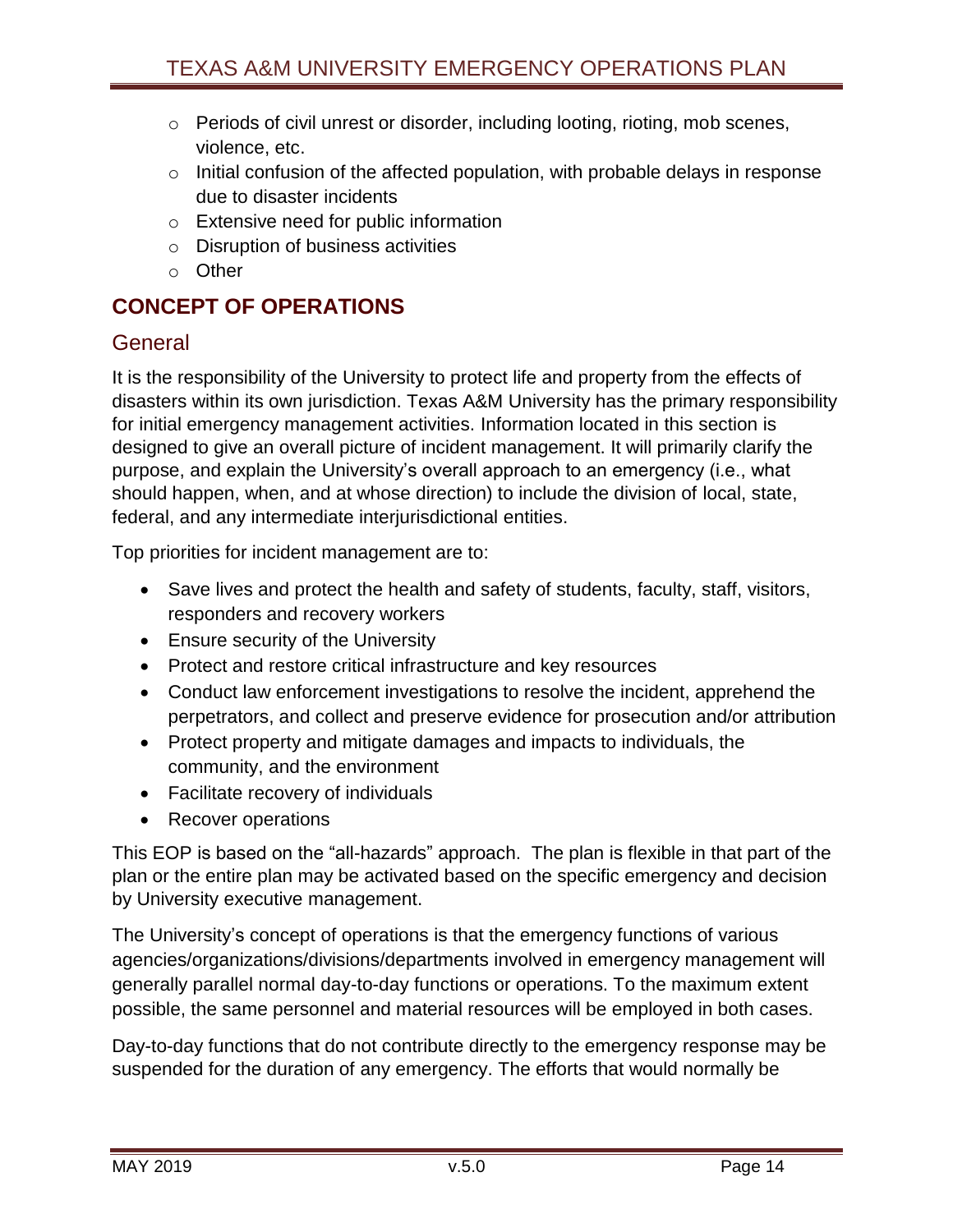required for those functions may be redirected to the accomplishment of emergency tasks by the department, division, or agency concerned.

The EOP addresses all preparedness activities embedded within the key areas of emergency planning.

# <span id="page-15-0"></span>Phases of Emergency Management

In the event of an incident, the University will utilize the definitions below that are predicated on an all-hazards approach. The University acknowledges that most responsibilities and functions performed during an emergency are not hazard specific. Likewise, these guidelines account for activities pre-incident, incident and post-incident; consequently, key areas are noted as the following:

### **Mitigation:**

Mitigation is the effort to reduce loss of life and property by lessening the impact of disasters and emergencies. It involves the structural and non-structural measures taken to limit the impact of disasters and emergencies.

**Preparedness:**

Preparedness activities serve to develop the response capabilities needed should an emergency arise. Planning and training are among the activities conducted under this phase.

### **Response:**

Response is the actual provision of emergency services during a crisis. These activities help to reduce casualties and damage, and speed recovery. Response activities include warning, fire response, evacuation, rescue, and other similar operations.

### **Recovery:**

Recovery is both a short-term and long-term process. Short-term operations seek to restore vital services to the University and provide for the basic needs of students, faculty, and staff. Long-term recovery focuses on restoring the university to its normal pre-disaster, or an improved, state of affairs. The recovery period is also an opportune time to institute future mitigation measures, particularly those related to the recent emergency.

# <span id="page-15-1"></span>National Incident Management System (NIMS)

According to Homeland Security Presidential Directive 5 and the U.S. Department of Education, Institutions of Higher Education are among local agencies that must adopt NIMS if they receive Federal grant funds.

The National Incident Management System (NIMS) is a set of principles adopted by the University. NIMS provides a systematic, proactive approach guiding government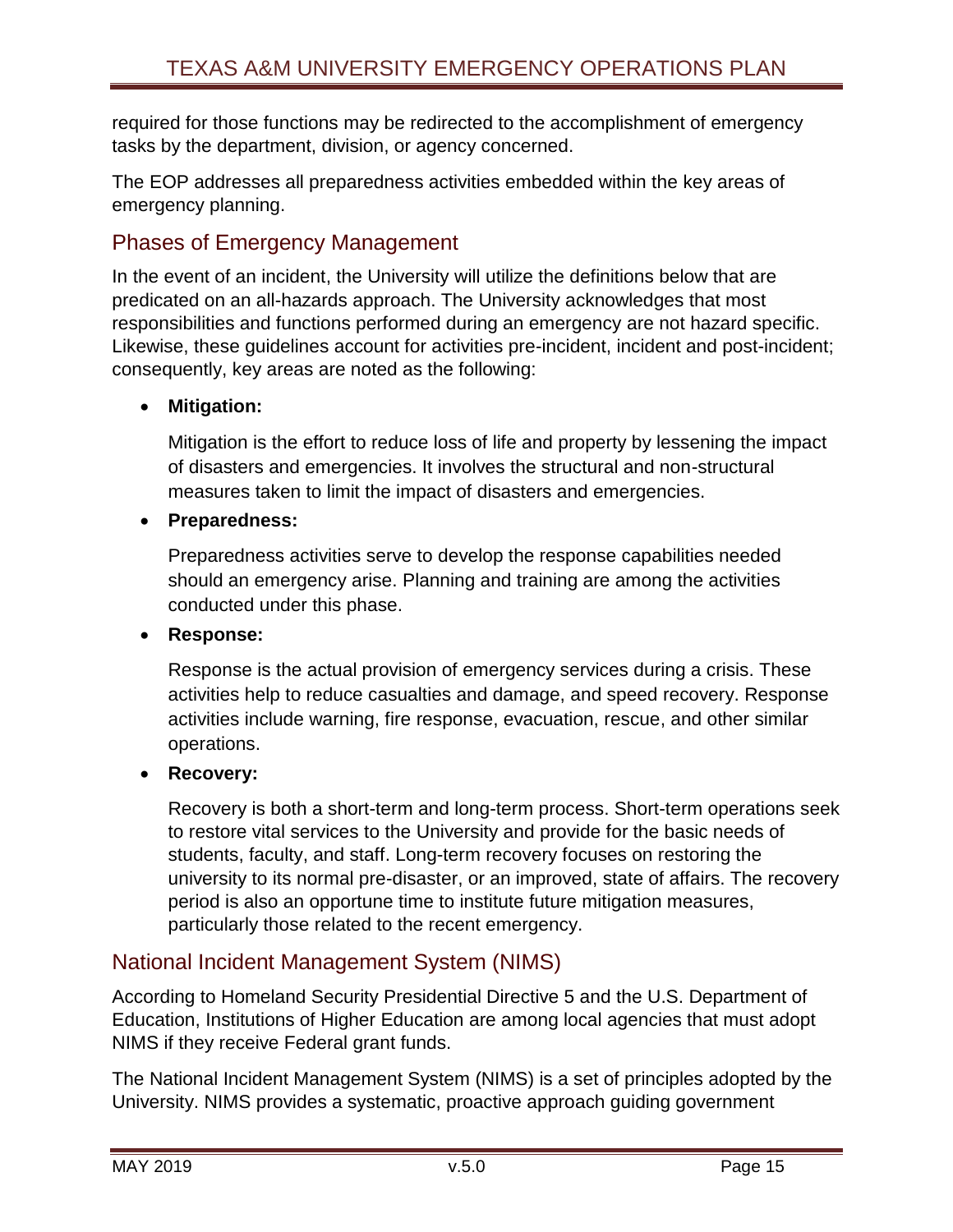agencies at all levels, nongovernmental organizations, and the private sector to work seamlessly to prevent, protect against, respond to, recover from, and mitigate the effects of incidents, regardless of cause, size, location, or complexity, in order to reduce the loss of life or property and harm to the environment. This system ensures that those involved in incident response/recovery understand what their roles are and have the tools they need to be effective.

The University has adopted NIMS and the use of the Incident Command System (ICS) and in accordance with the U.S. Department of Education (ED) guidance, has identified "key personnel" such as Executive Leaders, General Personnel, Command Staff, and Incident Managers to complete specific courses in order for individuals to meet the organizational NIMS compliance.

The University participates in local governments' NIMS preparedness programs. Identified University personnel participate in training and exercising the EOP's procedures and hazard-specific annexes. The University is charged with ensuring that the training and equipment necessary for an appropriate response will be available.

In a major emergency or disaster, University facilities may be damaged or need to be evacuated, people may be injured, and/or other incident management activities may need to be initiated. These activities must be organized and coordinated to ensure efficient incident management. The Incident Command System (ICS), a component of NIMS, will be used to manage all incidents and major planned events.

For more information on NIMS, see Attachment 7 of the Basic Plan of the Brazos County Interjurisdictional Emergency Management Plan.

# <span id="page-16-0"></span>Resource Designation Levels

Most emergencies follow some recognizable build-up period during which actions can be taken to achieve readiness. Actions of specific departments involved in emergency response are detailed in the appropriate sections of these guidelines; however, it is acknowledged that disasters are unique occurrences, which require specific resources dependent upon the type, nature, and extent of the emergency. In this regard, this document is not all-inclusive, nor does it limit or restrict reasonable or prudent actions.

If an incident occurs, the University may immediately determine it to be a Campus Incident, a Community Incident or State Level Incident. The following Resource Designation Levels will be used as a means of delineating resource requirements:

### **Campus Incident:**

University response services and capabilities meet the needs of the circumstance without activation of the CEOC. Minor injuries to individuals or little damage to facilities may apply. Necessary community resources such as College Station Fire Department may be needed.

#### **Community Incident:**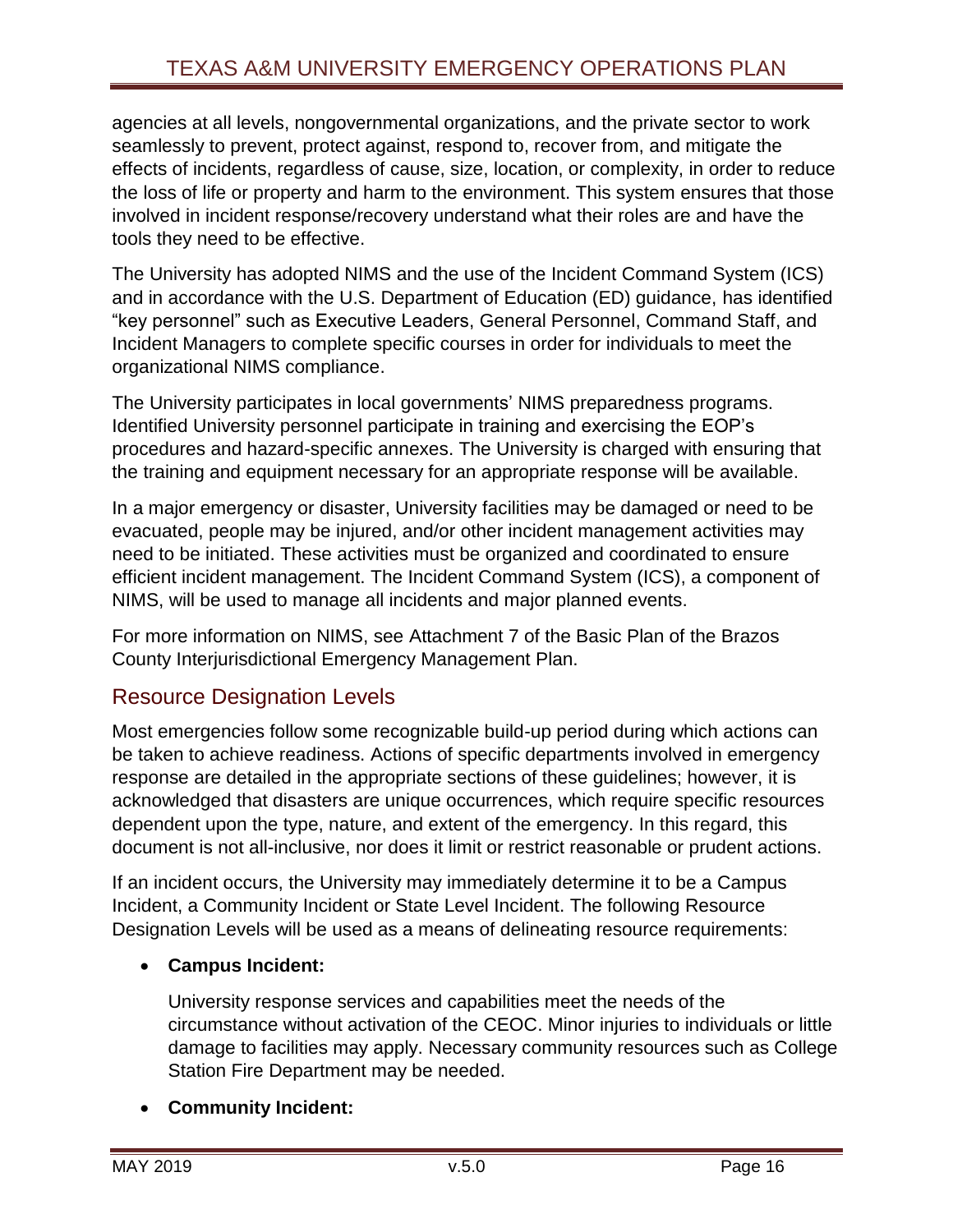University response services and capabilities are exceeded by the demands and needs of the circumstance. The CEOC may be activated for a coordinated response in support of the Incident Commander.

#### **State Level Incident:**

The University's and the community's response services and capabilities are exceeded by disastrous conditions resulting in activation of the CEOC. Mass casualties, severe injuries to persons, and/or severe damage to property exist. MOUs/MOAs are put into effect in coordination with additional support requested from local, state and federal entities.

# <span id="page-17-0"></span>Emergency Operations Plan Activation Authority

The Associate Vice President for Safety and Security is the responsible authority for coordinating emergency measures for the University and serves as the Emergency Management Director. If the Associate Vice President is unavailable, the order of succession is:

- 1. Emergency Management Coordinator, Office of Safety & Security
- 2. Director and Chief of Police, University Police Department
- 3. Director, Environmental Health & Safety

The Associate Vice President for Safety and Security, or designee, will obtain a briefing from the Incident Commander (IC) on the nature of the incident and assessment of the situation. Following the incident briefing and a brief discussion of next steps, the Associate Vice President will brief the executive management.

# <span id="page-17-1"></span>Outside Request for Assistance

Requests for the University to send emergency support to external jurisdictions may be received from any number of entities.

- Requests should be communicated to the Emergency Management Director (EMD) and the Emergency Management Coordinator (EMC). Information on the request will be forwarded through the chain of command to the Office of the President for concurrence.
- Commitment of resources such as food services, transportation, security, etc. to these requests should only be granted if excess capacity - beyond that needed by the University - is available.

# <span id="page-17-2"></span>Requests for Additional Resources and Coordination with Other Jurisdictions/Agencies

If the Community Emergency Operations Center (CEOC) is not activated, requests for additional support may be made to the University Police Dispatch, the Facilities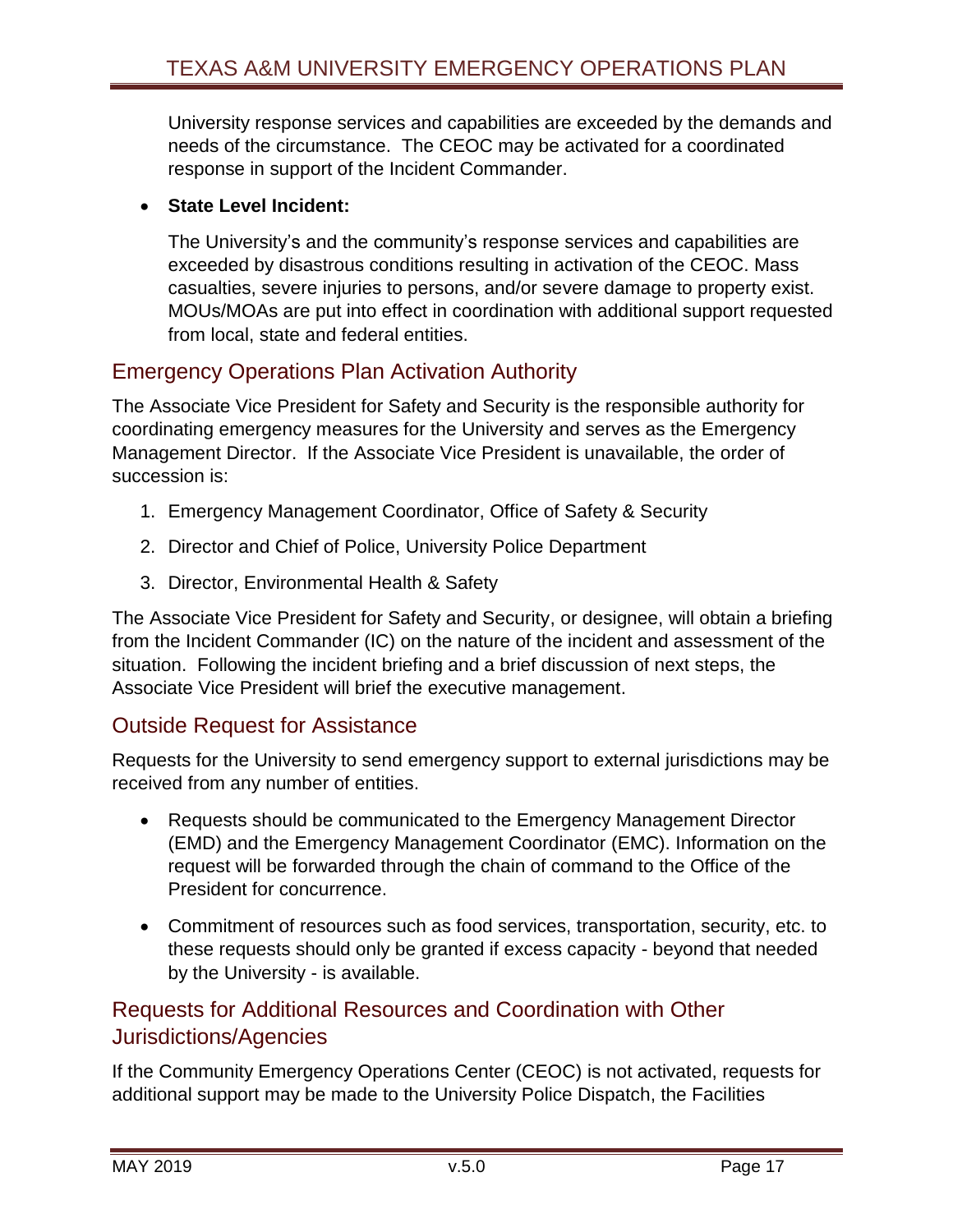Services / SSC Service Solutions Communication Center, or the EMC, and as appropriate, from the incident command post. In the event of CEOC activation, requests will be made through the emergency operations center.

# <span id="page-18-0"></span>Notification and Warning

Timely warnings of emergency conditions are essential to preserve the safety and security of the University community and critical to an effective response and recovery. Detailed information on Notification and Warning may be found in Annex A: Warning.

# <span id="page-18-1"></span>Emergency Communication

Reliable and interoperable communications systems are essential to obtain the most complete information on emergency situations and to direct and control the resources responding to those incidents.

Detailed information on communications for first responders may be found in Annex B: Communication.

# <span id="page-18-2"></span>Emergency Public Information

The Division of Marketing and Communications has primary responsibility for communications efforts during an emergency involving the College Station main campus; however, the University Police Department Public Information Officer (PIO) or the local Emergency PIO Group may provide additional support. HSC Governmental and Public Affairs has primary responsibility for communications efforts during an emergency involving the Health Science Center campus sites. Communications will be coordinated between the Division of Marketing and Communications and HSC Governmental and Public Affairs for incidents involving the main campus and HSC campus sites.

Detailed information on emergency public information may be found in Annex I: Public Information.

# <span id="page-18-3"></span>Non-Emergency External Communications

During an incident, the University expects to receive a high volume of calls seeking information as to the welfare of students, staff, and faculty from concerned parents, relatives, spouses, friends, and loved ones. The surge in volume of calls to the University's main numbers may quickly exceed the system's capabilities.

It is essential that call centers are activated and staffed as soon as possible to handle anticipated volume of non-emergency calls related to the incident.

Call centers may also be a resource in helping to control rumors. Call centers will only release information that has been approved by the Incident Commander and Marketing and Communications. See Annex O: Human Services for more detailed information.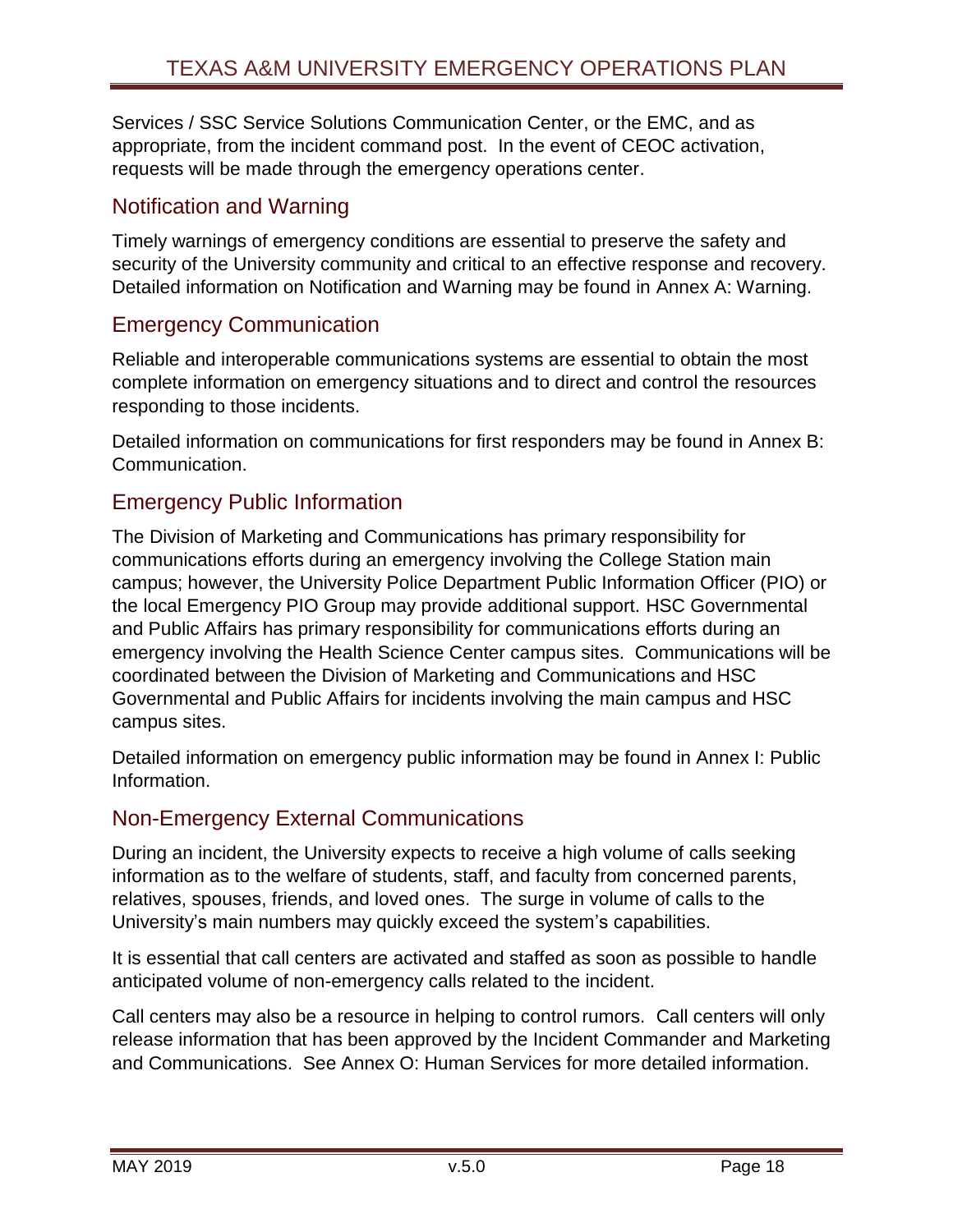# <span id="page-19-0"></span>**ORGANIZATION AND ASSIGNMENT OF RESPONSIBILITIES**

# <span id="page-19-1"></span>**Organization**

Emergency Management for Texas A&M University is comprised of the following:

#### **Office of Safety & Security:**

The Office of Safety & Security (SASE) is comprised of the Associate Vice President for Safety & Security, the Emergency Management Coordinator, the Assistant Emergency Management Coordinator, and the Business Continuity Program Coordinator. SASE is responsible for emergency management planning and operations for the University. Upon the activation of the CEOC for a University incident, the Emergency Management Coordinator will assume the role as CEOC Manager, unless delegated.

#### **Executive Policy Group:**

The Executive Policy Group is comprised of the Executive Vice President for Finance and Operations, the Associate Vice President for Safety & Security, the Associate Vice President for Facilities & Operations and/or their designees. The Executive Policy Group will work with other community leaders to provide guidance and direction during an incident in coordination with the CEOC Manager. The Executive Policy Group will serve as the liaison between the CEOC and the University's executive management including the Provost and President.

#### **Executive Management:**

University executive management is comprised of the President and Chief Executive Officer, Provost and Executive Vice President, and Vice Presidents of the university. Executive management will monitor response activities, support Marketing and Communications in media relations and lead recovery efforts as set forth in Annex J, Institutional Recovery.

### <span id="page-19-2"></span>University Position Roles and Expected Actions

Upon learning of an incident occurring on University grounds, the following position roles and actions should guide implementation of the EOP:

- **The Associate Vice President for Safety and Security shall:**
	- o Be responsible for directing all emergency measures within the University.
	- o Ensure effective communications to the university community including overseeing activation of emergency notification systems (i.e., Code Maroon), communications with university and System executive management and appropriate emergency response entities.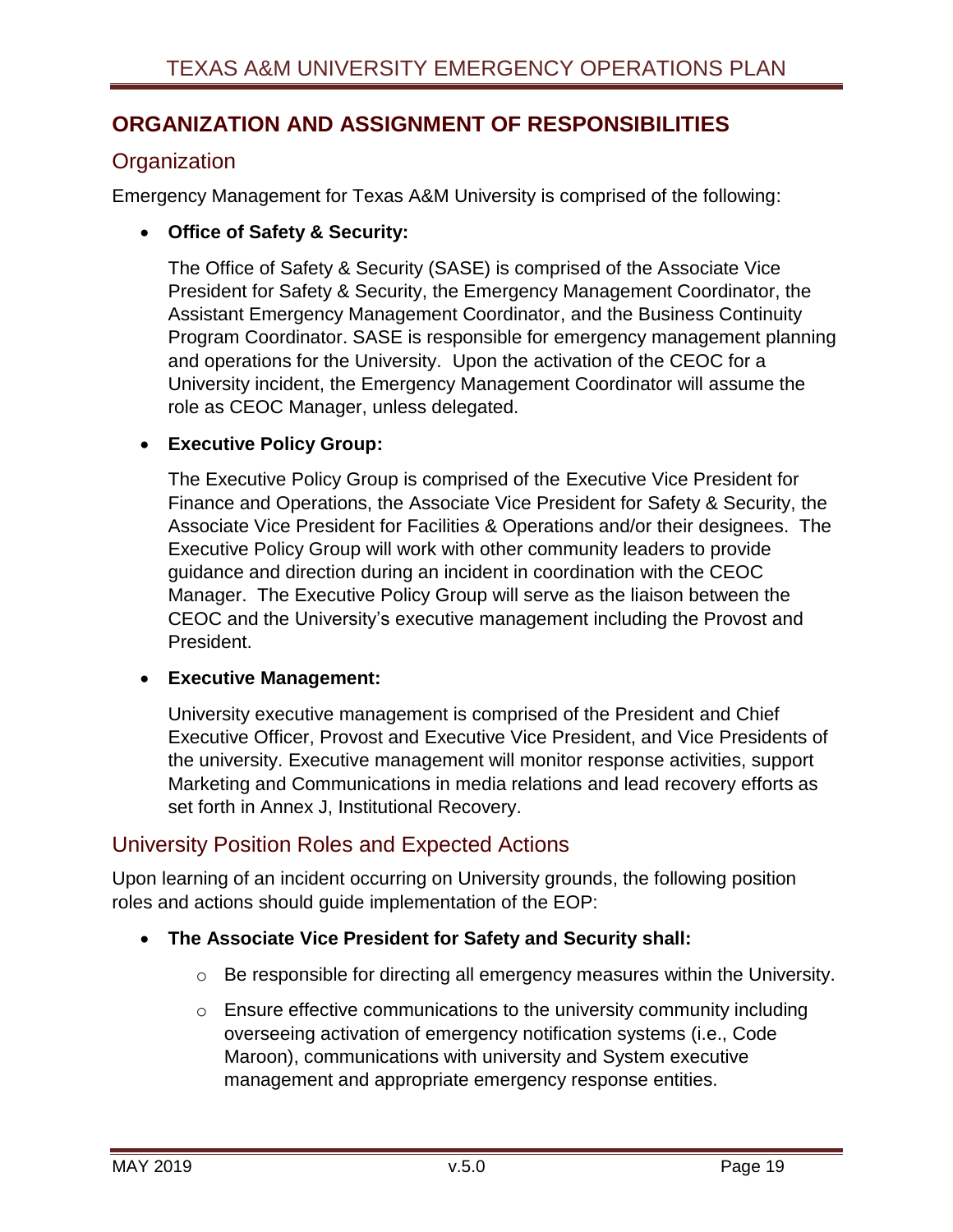- o Serve on the Executive Policy Group
- **Emergency Management Coordinator (EMC), or designee, shall:**
	- o Provide support and resources to the incident commander as requested
	- o If the situation warrants activation of the CEOC, the EMC will assume the role of the CEOC Manager, unless delegated. The CEOC Manager is responsible for coordination and collaboration with the City of College Station, Brazos County, and City of Bryan upon activation of the CEOC.
	- o Staff positions in the CEOC as needed.
- **Administrative Departments (non-academic) shall:**
	- o Shall support the activation of the EOP accordingly from the onset of notification of an incident.
	- $\circ$  Shall retain administrative and policy control over their employees and equipment, during emergency operations. However, personnel and equipment may be utilized to support the mission assignments directed by the Incident Commander, or the CEOC.
	- o Should begin to formulate a plan to provide adequate time for personnel and crew rest while maintaining continuous relief efforts. *Initial reaction to a major incident may require extended operations with work crews operating in shifts.*
	- o Upon CEOC activation, personnel, as assigned, will direct the efforts of their departments or organizations from the CEOC, unless advised otherwise, according to their respective guidelines for emergency operations or standard operating procedures (if applicable) or send a liaison to the CEOC if managing their efforts from a department operation center.
- **Supervisors** at all levels must repeatedly emphasize safety of students, faculty, staff, visitors, and the public.
- **The Texas A&M Health Science Center** is responsible for the safety of tis faculty, staff, students, and visitors. Therefore, the health science center must coordinate emergency response efforts with both local jurisdictions and Texas A&M University. More information is located in Attachment 5 of this plan.

# <span id="page-20-0"></span>**DIRECTION, CONTROL AND COORDINATION**

# <span id="page-20-1"></span>Incident Command Post (ICP)

**Incident Command Post** is located within safe proximity to the emergency site and is generally responsible for incident response management as follows: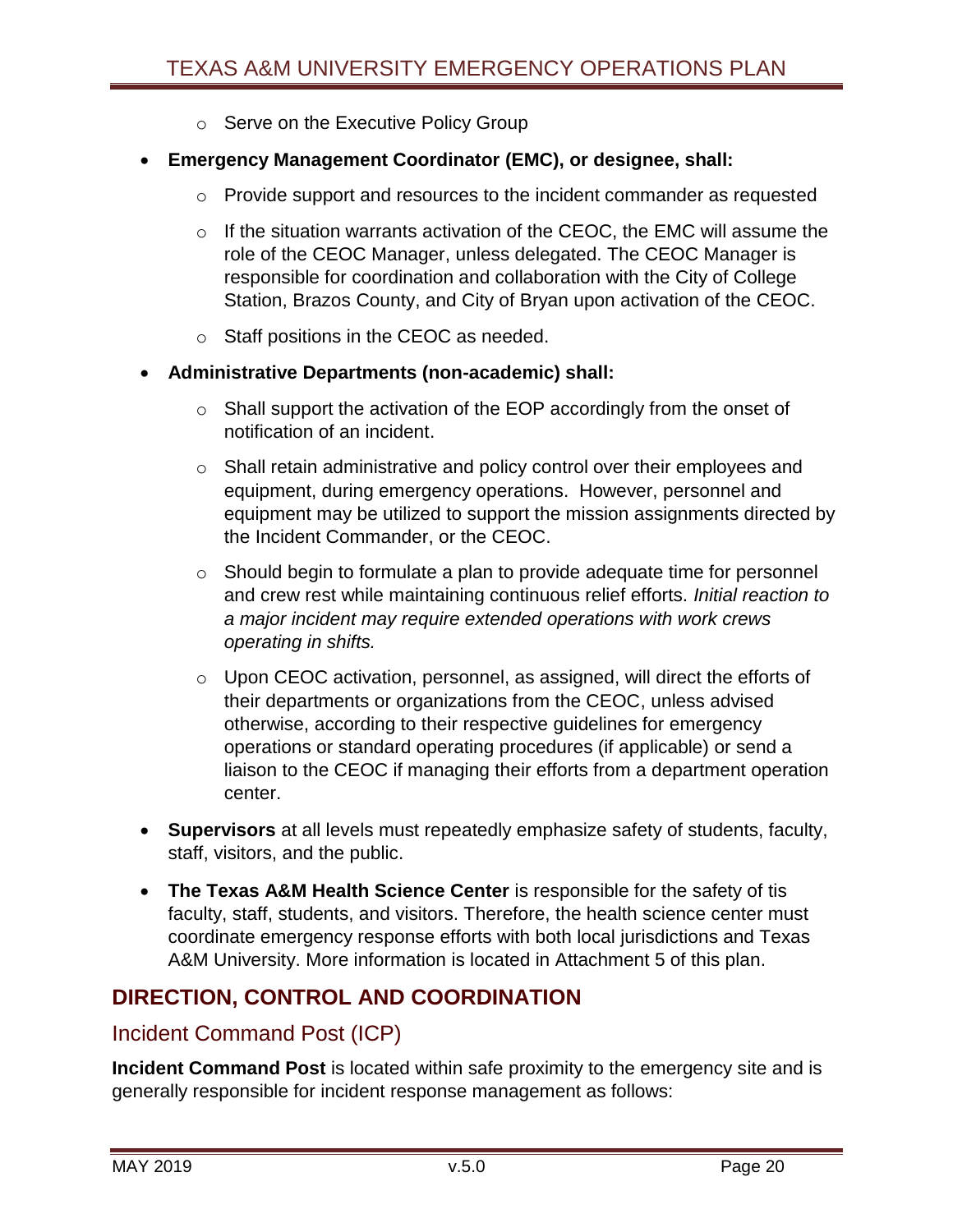- Serves as a temporary field location for tactical-level on-scene incident command and management.
- Is the on-site headquarters for the Incident Commander, Command Staff, and General Staff.
- Serves as a field collection point for tactical intelligence and analysis.
- Conducts all operations using the Incident Command System (ICS).
- Is typically established prior to activation of the CEOC.
- Provides the initial securing of the perimeter of the area, coordinates the actions of the operating units, and remains operational during the field actions (rescue, response, recovery, etc.) phases, as required.

#### **Incident Command or Unified Command shall:**

- Coordinate the actions of fire, police, EMS, and all other responding emergency units to the scene through a Unified Command System.
	- o **The University Police Department assumes Incident Command/Unified Command in** all civil disturbances, bomb incidents, and terrorist activity operations (local and state police will coordinate with arriving FBI at a suspected terrorist event).
	- o **The College Station Fire Department assumes Incident Command/Unified Command in** all emergencies except those specifically assigned to the police department.
- Command all field activities and has the authority to direct all on site incident activities within the University's jurisdiction.
- Establish an ICP and provide an assessment of the situation to the University EMD or other officials, identify incident management resources required, and direct the on-scene incident management activities from the command post.
- The first trained emergency responder on-scene will assume the role of Incident Commander until a more qualified individual can assume command.

# <span id="page-21-0"></span>Community Emergency Operations Center (CEOC)

Upon activation, the CEOC becomes the centralized communication and coordination facility for Texas A&M University emergency response. The CEOC is the key to successful coordinated efforts and responsible for supporting the Incident Commander and consequence management actions. The CEOC, if applicable: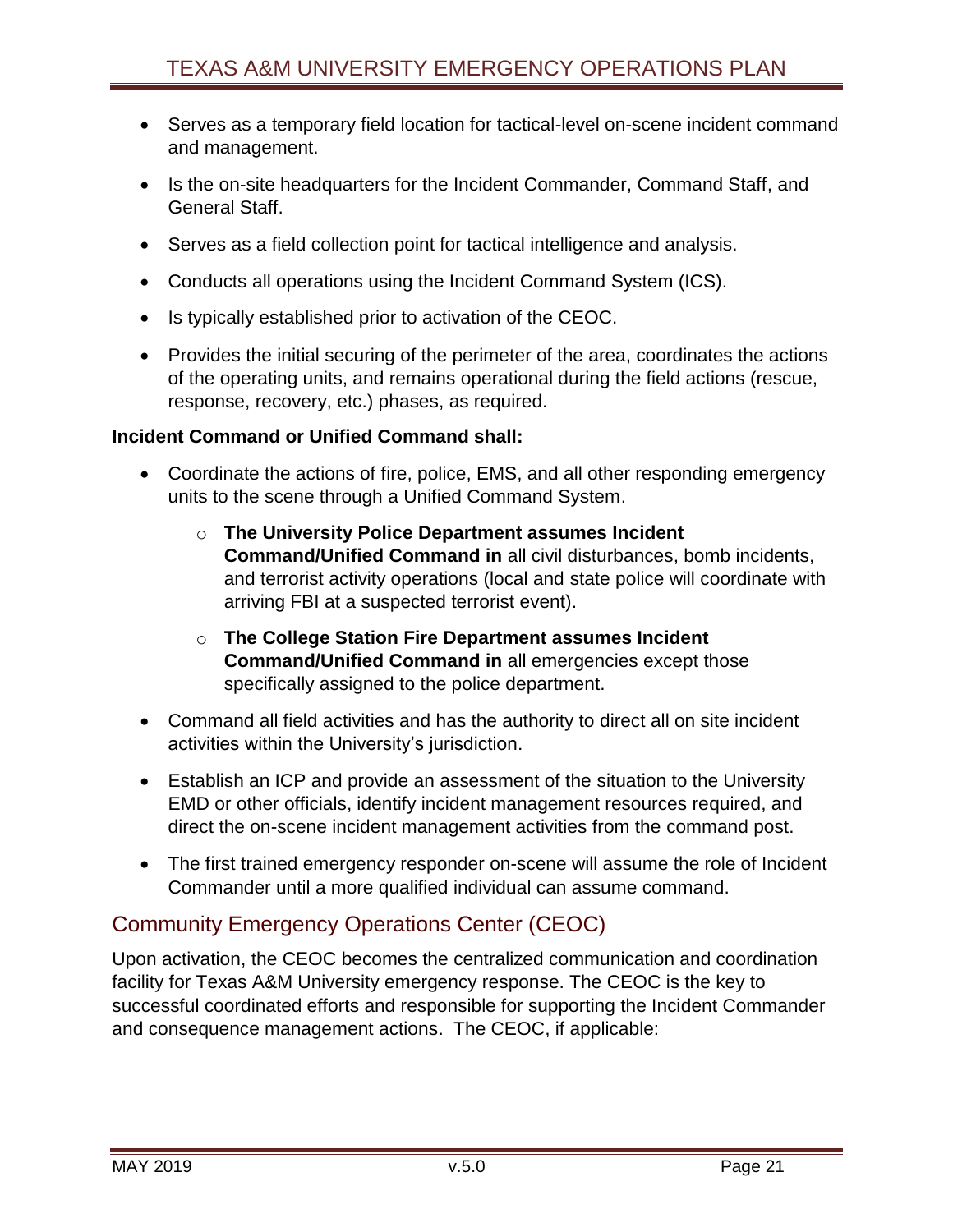- Serves as the central meeting and gathering location for critical management and support personnel, and serves as the incident support operations and resource center.
- Facilitates the flow of communication and coordination between the different operating agencies, different levels of government, and the public.
- Supports the Incident Commander by mobilizing and deploying resources as requested.
- Assembles accurate information about the incident and provides situational analysis
- Issues community-wide warnings and alerts
- Provides public information services and coordinating activities with the on-scene Public Information Officer (PIO) and the Joint Information Center, if established
- Communicates and implements policy-level decisions from the Executive Policy Group
- Organizes and implements evacuation
- Obtains local, state, and federal assistance as needed

EOC locations include:

• The Primary EOC

Brazos Valley Community Emergency Operations Center (CEOC) at 110 N. Main Street in downtown Bryan

• The Alternate EOC

Kyle Field Command at 756 Houston Street on the Texas A&M University Campus.

# <span id="page-22-0"></span>Community Emergency Operations Center (CEOC) and Incident Command Post (ICP) Interface

A clear division of responsibilities between the ICP and the CEOC (if activated) during an emergency is critical to an effective and timely operation. A general division of responsibilities is outlined below. A division of responsibilities may be modified based upon unique specific incidents and operations.

If an incident warrants additional resources, the University EMD or Incident Commander would initiate activation of the Community Emergency Operations Center (CEOC). Upon activation of the CEOC for a University incident, the University EMC, or designee, may serve as the CEOC Manager.

 Texas A&M has the responsibility for emergency operations within its jurisdiction. Other local government agencies responding to a request for assistance will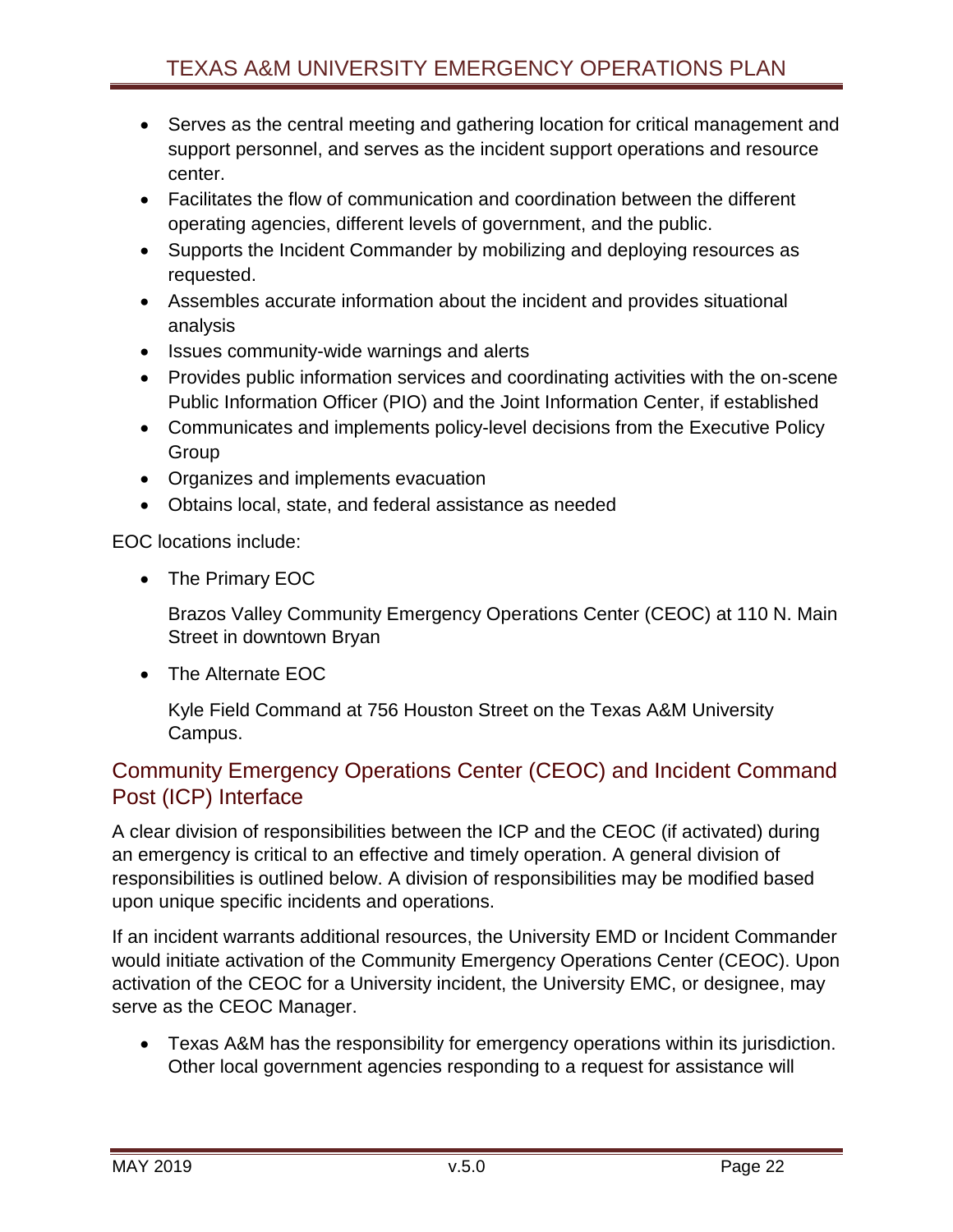normally be under the authorities granted by their jurisdiction; however, they are under the direction of the incident commander.

• The services of the Emergency Management Coordinators within Brazos County will normally be available to each jurisdiction, whether the disaster is localized or countywide. They may serve as liaisons to the City Mayors, County Judge, or other local government agencies and may fill positions in the CEOC.

# <span id="page-23-0"></span>**ADMINISTRATION, FINANCE, AND LOGISTICS**

# <span id="page-23-1"></span>**General**

The finance team, led by Financial Management Operations (FMO), is responsible for the collection and organization of incident-related costs. Departments will submit incident costs to the finance team on a daily basis for the previous 24 hours. The finance team will provide executive management and the Office of Safety & Security with current cost estimates throughout the response and a final cost total upon the conclusion of the response.

Below is a brief description of key elements of the TAMU Disaster Finance Plan.

# <span id="page-23-2"></span>Cost Tracking

Upon activation of the disaster finance plan, FMO will issue a project number for the incident response effort, and will disseminate the project number for use by all departments participating. This project number will be utilized in conjunction with the applicable accounting code to document all response and recovery costs associated with any disaster or emergency that requires a substantial response effort.

Departments participating in the emergency response will maintain detailed records of costs for emergency operations to include:

- Personnel costs (overtime and back-fill)
- Equipment operations costs
- Costs for leased or rented equipment
- Costs for contract services to support emergency operations
- Costs of specialized supplies expended for emergency operations

# <span id="page-23-3"></span>**Documentation**

All emergency-related costs must be documented to ensure an accurate cost total and potential state or federal reimbursement. All documentation should include:

- For personnel costs, the hours worked and incident assignments;
- For equipment costs, hours used, incident assignments, and operator name; and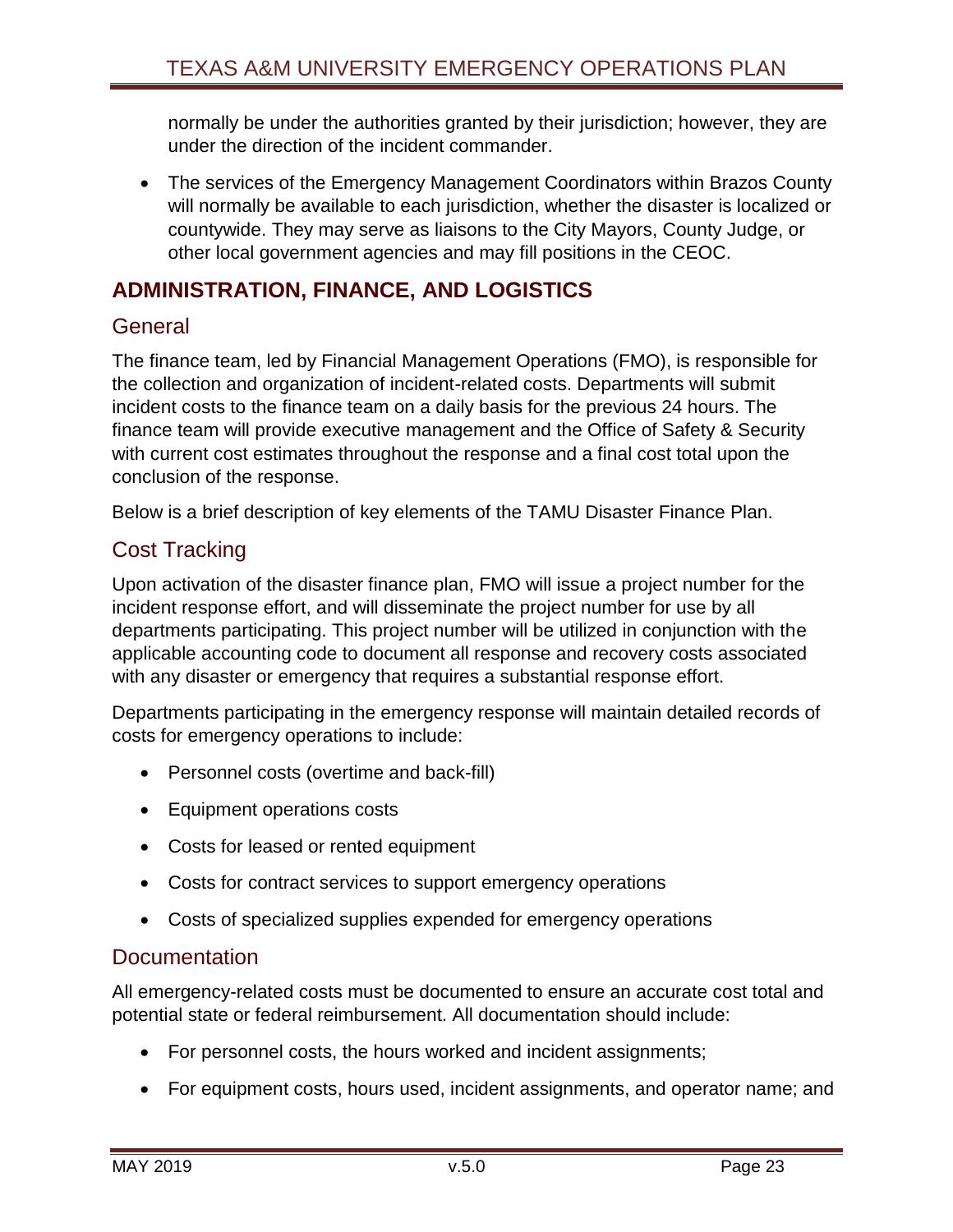For purchased equipment and supplies, the purpose of equipment/supply purchase (e.g., a resource request).

# <span id="page-24-0"></span>Funding and Tracking of Resources and Expenditures

Emergency operations may require significant resources. Tracking those resources is vital for several reasons:

- Knowing what resources are on hand and available
- Anticipating what will be needed
- Tracking resources and returning resources at the conclusion of the operation
- Tracking costs as necessary for reimbursements

# <span id="page-24-1"></span>**PLAN DEVELOPMETN AND MAINTENANCE**

The EOP utilizes existing program expertise and personnel to provide mitigation, preparedness, response and recovery efforts of post event consequences. Structured as demonstrated in the Comprehensive Planning Guidelines 101 (CPG 101, Nov. 2010) while also following the principles of the National Incident Management System (NIMS) and the Homeland Security Exercise and Evaluation Program (HSEEP), the EOP addresses response, training, exercises, equipment, evaluation, and corrective action practices.

The University's Office of Safety and Security shall oversee and/or coordinate with applicable partners the following EOP actions:

- The EOP Basic Plan shall be reviewed annually and modified as necessary by staff of the Office of Safety and Security. Final results of the reviews and any changes to the EOP shall be presented to the Associate Vice President for Safety and Security for approval before being submitted to the President through administrative channels. The plan will be submitted for signatures every three years or sooner if significant changes are proposed.
- Each University unit or department identified as having a role in this EOP is responsible for communicating the content of the EOP to their staff and ensuring key staff have the opportunity to attend EOP training and exercise activities.
- The organization and upkeep of the EOP includes process changes such as an EOP review and update schedule. The review cycle includes basic updates by the Office of Safety and Security staff and the generation of a draft document that will be sent to the relevant partners for review and recommendations. After a review period and consideration of stakeholder comments, the document will be finalized and signatures obtained. Substantive changes between review periods such as changes in roles or responsibilities will prompt notification to listed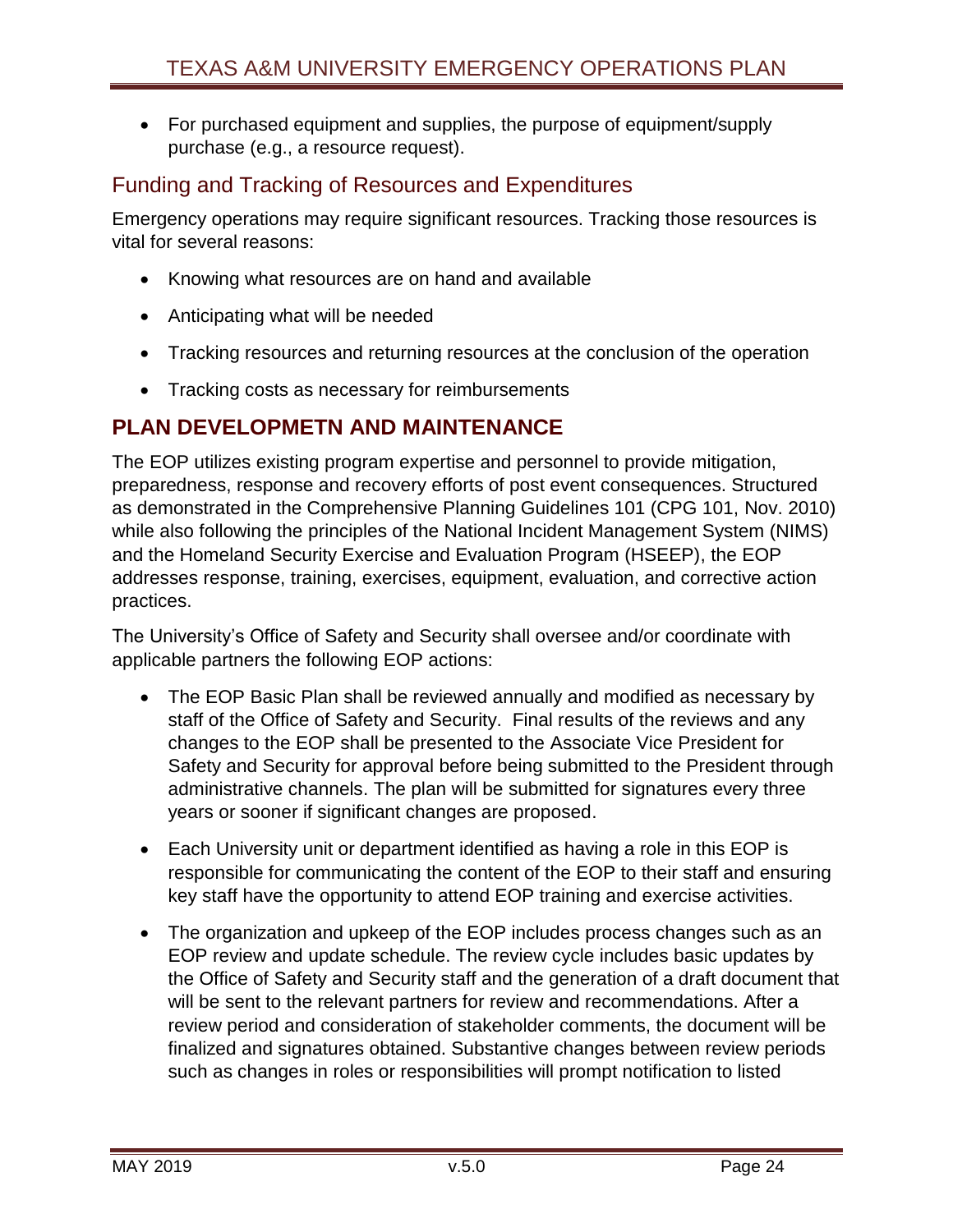stakeholders. Minor edits such as grammar or spelling changes will require no notification.

- Ensure that the EOP is consistent and compatible with the Brazos County Interjurisdictional Emergency Management Plan.
- Ensure EOP compliance with the state and federal guidelines listed in "Authority and References".

# <span id="page-25-0"></span>**TESTING, TRAINING AND EXERCISE**

Homeland Security Exercise and Evaluation Program (HSEEP) compliant exercises shall be held annually to train response personnel and evaluate the adequacy of the EOP. A full scale exercise shall be performed at least once every three years. Following HSEEP guidance, an After Action Report (AAR) as appropriate, for each exercise shall be developed and submitted to the Texas A&M University System Office of Risk Management and Benefits Administration.

All exercises will be conducted in accordance with Texas A&M University System Policy for Emergency Management (34.07) and System Policy for Emergency Management Plans (34.07.01).

# <span id="page-25-1"></span>After Action Reviews

After action reviews of emergency responses can yield valuable feedback to the emergency planning process and enable Texas A&M University (TAMU) to improve future emergency responses. The scope of after action reviews may range from small to large depending upon the complexity of the response and the number of TAMU departments and outside entities involved.

Criteria for Conducting an After Action Review:

- Activation of the Emergency Operations Center (EOC)
- Death of an employee, student or visitor
- Significant release of a hazardous substance, e.g., natural gas release in occupied space, laboratory fire or explosion, and environmental release of hazardous materials
- At the discretion of the Environmental Health and Safety, the University Police Department, TAMU Emergency Medical Services, Facilities Services, the Emergency Management Coordinator, the Associate VP for Safety & Security, or University executive management.

After action reviews are intended to be examinations of the emergency response effort and/or the ensuing recovery efforts. Investigations into the root cause of an incident are not the focus of this section. Input for the after action report may come from after action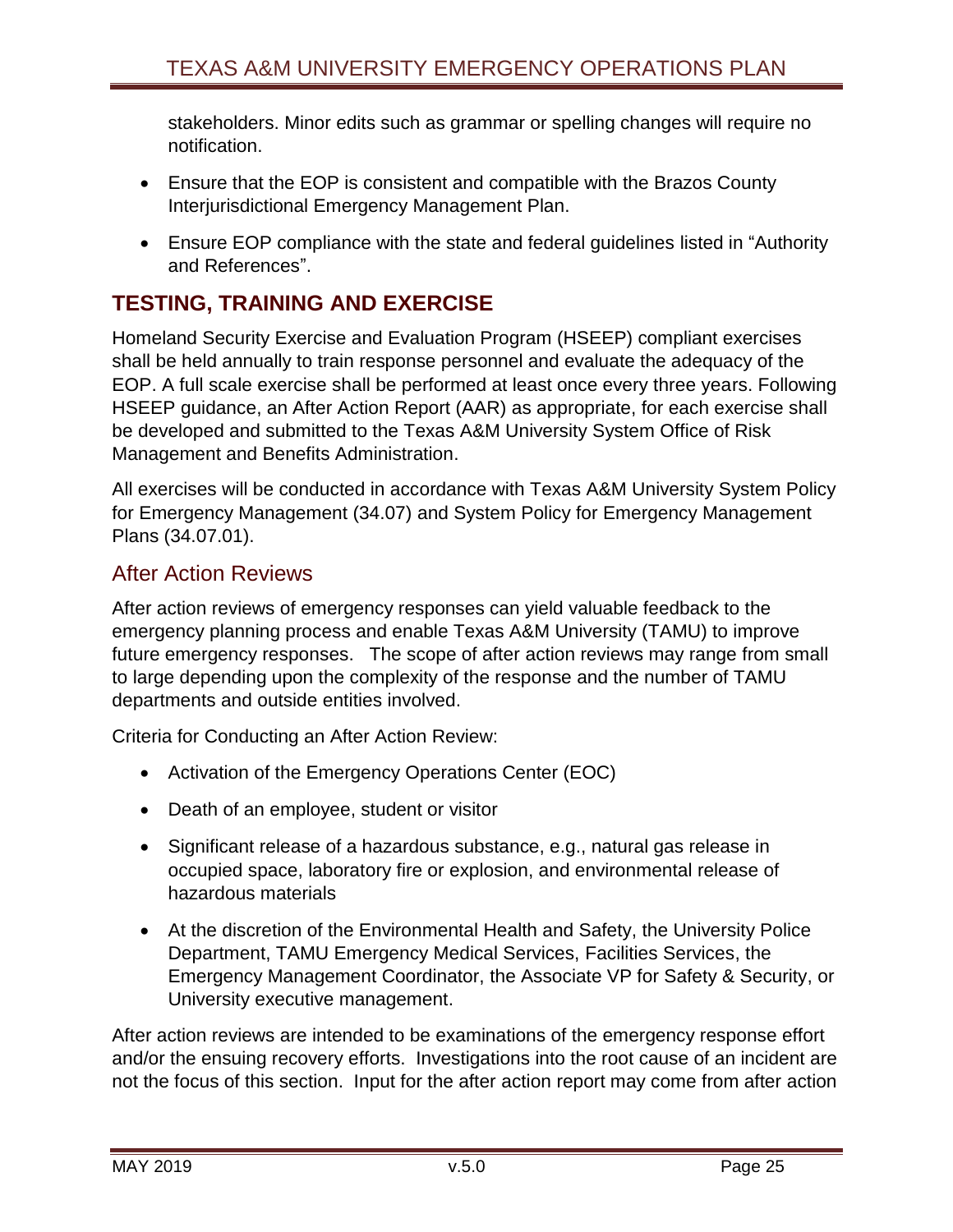debriefings or follow-up meetings or from written comments provided by any person involved in or observing the emergency response action.

The after action report should be written and, at a minimum, provide the information to include a summary of the incident, participating response organizations, and major strengths and areas for improvement regarding the response. A copy of the report should be provided to involved responders, the administrator(s) of the responding departments, and the Emergency Management Coordinator. The EMC shall retain a copy of the report, including any recommendations for corrections or improvements.

# <span id="page-26-0"></span>**AUTHORITY AND REFERENCES**

These guidelines apply to Texas A&M University. The organizational and operational concepts set forth in these guidelines are promulgated under the following authorities:

- Federal
	- o The Disaster Relief Act of 1974, PL 93-288 as amended.
	- o Robert T. Stafford Disaster Relief and Emergency Assistance Act, PL 100- 707
	- o Emergency Management and Assistance, Code of Federal Regulations, Title 44.
	- o Superfund Amendments and Reauthorization Act of 1986, PL 99-499 (Title III, "Emergency Planning and Community Right-to-Know Act of 1986").
	- o Clean Water Act, (Section 311 of USC 1251).
	- o Clean Air Act, (40 CFR Part 51).
	- o Resource Conservation and Recovery Act (RCRA).
	- o Public Health Security and Bioterrorism Preparedness and Response Act (42 CFR Part 73)
	- o Agricultural Bioterrorism Protection Act of 2002; Possession, Use and Transfer of Biological Agents and Toxins (7 CFR Part 331 and 9 CFR Part 121)
	- o Higher Education Act of 1965 as amended by the Higher Education Opportunity Act (HEOA) of 2008, Public Law 110-31
	- o Homeland Security Act of 2002 (CIKR, Intro-2, CPG 101)
	- o Homeland Security Presidential Directive: HSPD 3, 5 and 8
	- o National Response Framework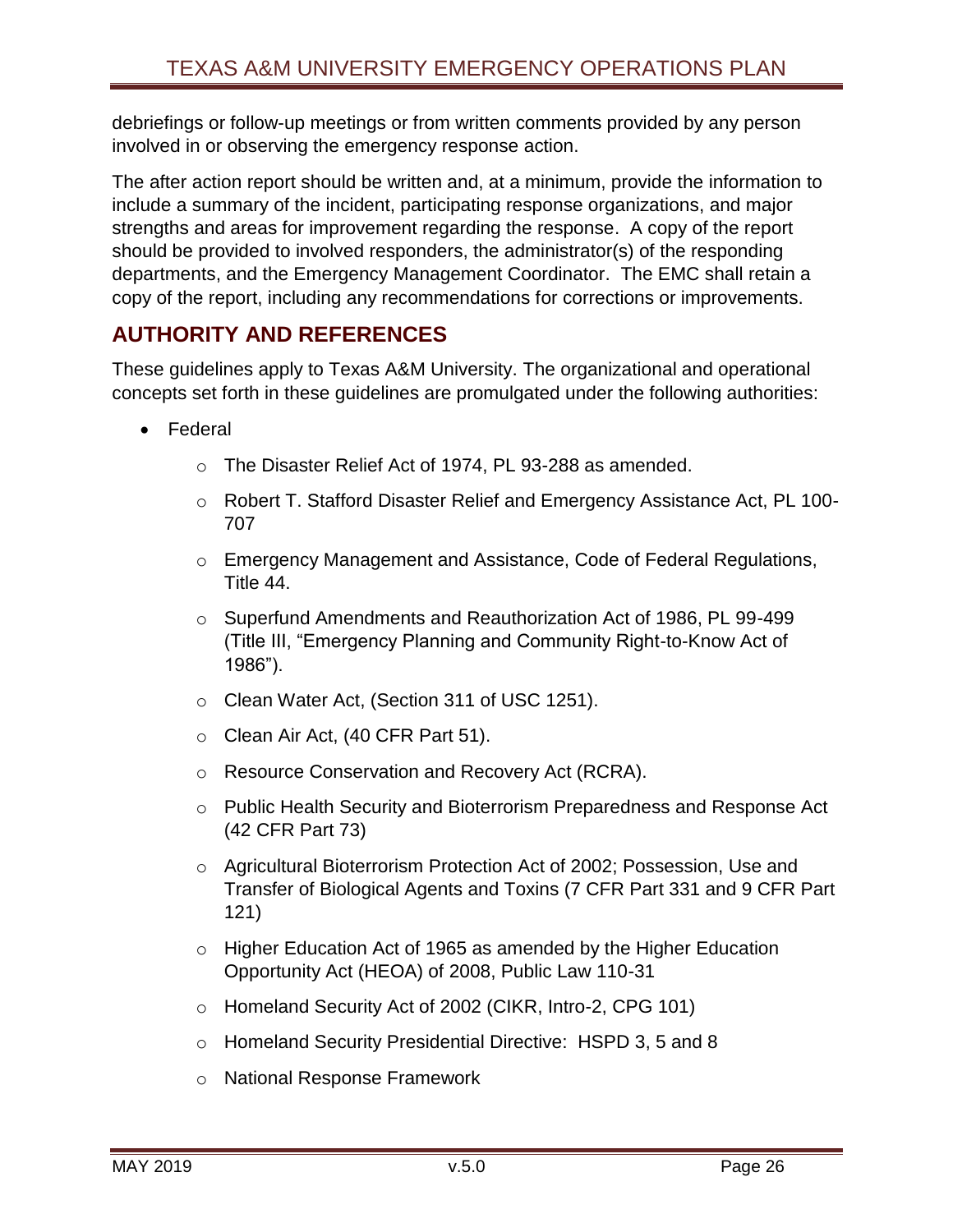- o National Protection Framework
- **State** 
	- o The Texas Disaster Act of 1975, V.T.C.A. Government Code, Title 4, Chapter 418.
	- o Texas Hazardous Substances Spill Prevention and Control Act, Chapter 26, Subchapter G. Texas Water Code.
	- o Texas Education Code Sec. 51.217
	- o Texas Education Code Sec. 51.218
	- o State Solid Waste Disposal Act, Texas Civil Statutes Article 4477-7.
	- o State of Texas Emergency Management Plan
- Local
	- o Texas A&M University System Policy for Emergency Management (34.07)
	- o Texas A&M University System Regulation for Emergency Management EOP for System Campuses (34.07.01)
	- o Texas A&M University Rule for Environmental Health and Safety Programs (24.01.01.M4)
	- o Brazos County Inter-jurisdictional Emergency Management Plan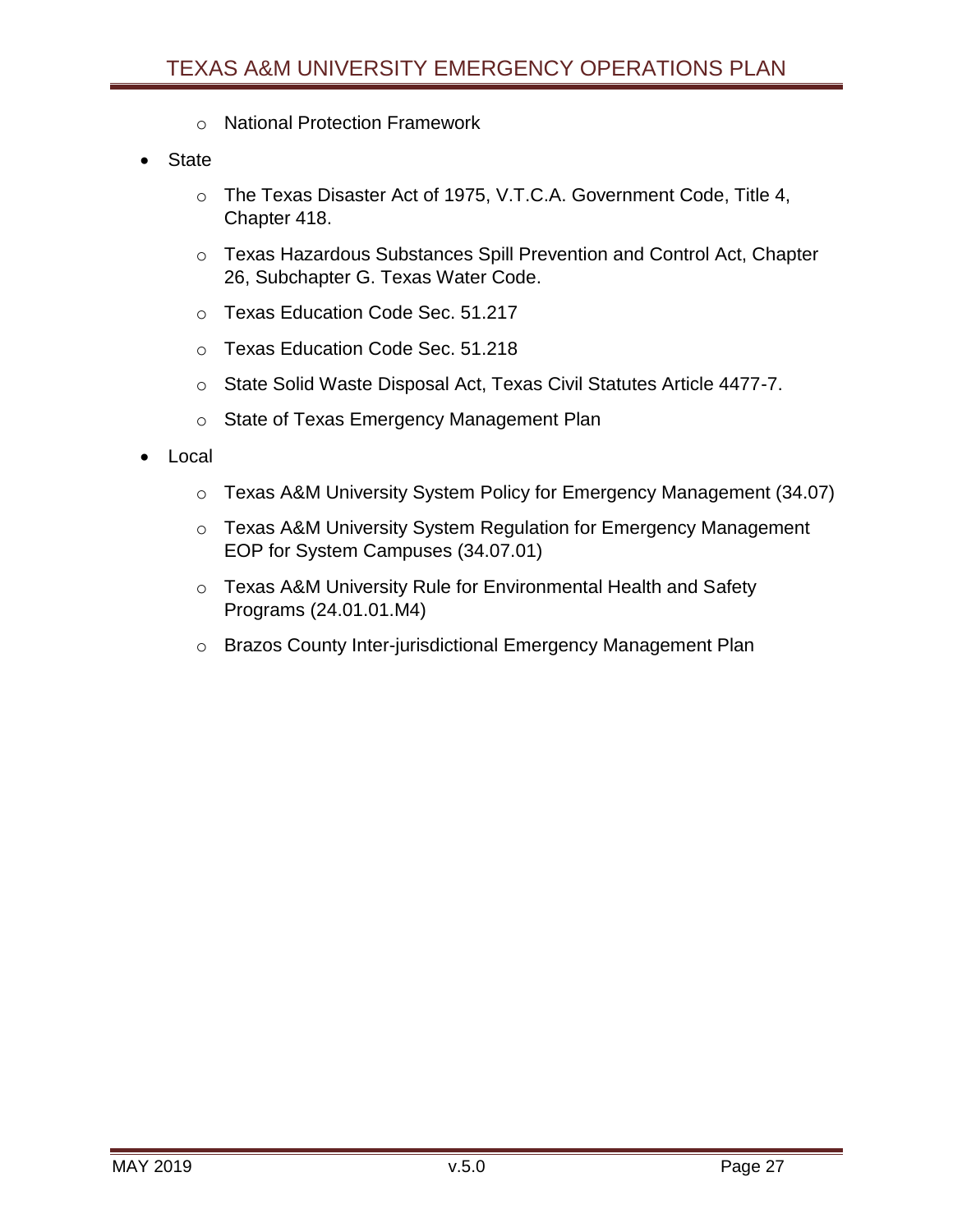# <span id="page-28-0"></span>**PLAN CONTACT INFORMATION**

| <b>NAME AND POSITION</b>                             | <b>EMAIL</b>        | <b>PHONE NUMBER</b> |
|------------------------------------------------------|---------------------|---------------------|
| Christopher M. Meyer                                 |                     |                     |
| <b>Associate Vice President</b>                      | c-m-meyer@tamu.edu  | 845-1362            |
| Office of Safety & Security                          |                     |                     |
| <b>Monica Martinez</b>                               |                     |                     |
| <b>Emergency Management Coordinator</b>              | mmartinez@tamu.edu  | 821-1041            |
| Office of Safety & Security                          |                     |                     |
| Leslie Lutz                                          |                     |                     |
| <b>Assistant Emergency Management</b><br>Coordinator | leslielutz@tamu.edu | 821-1040            |
| Office of Safety & Security                          |                     |                     |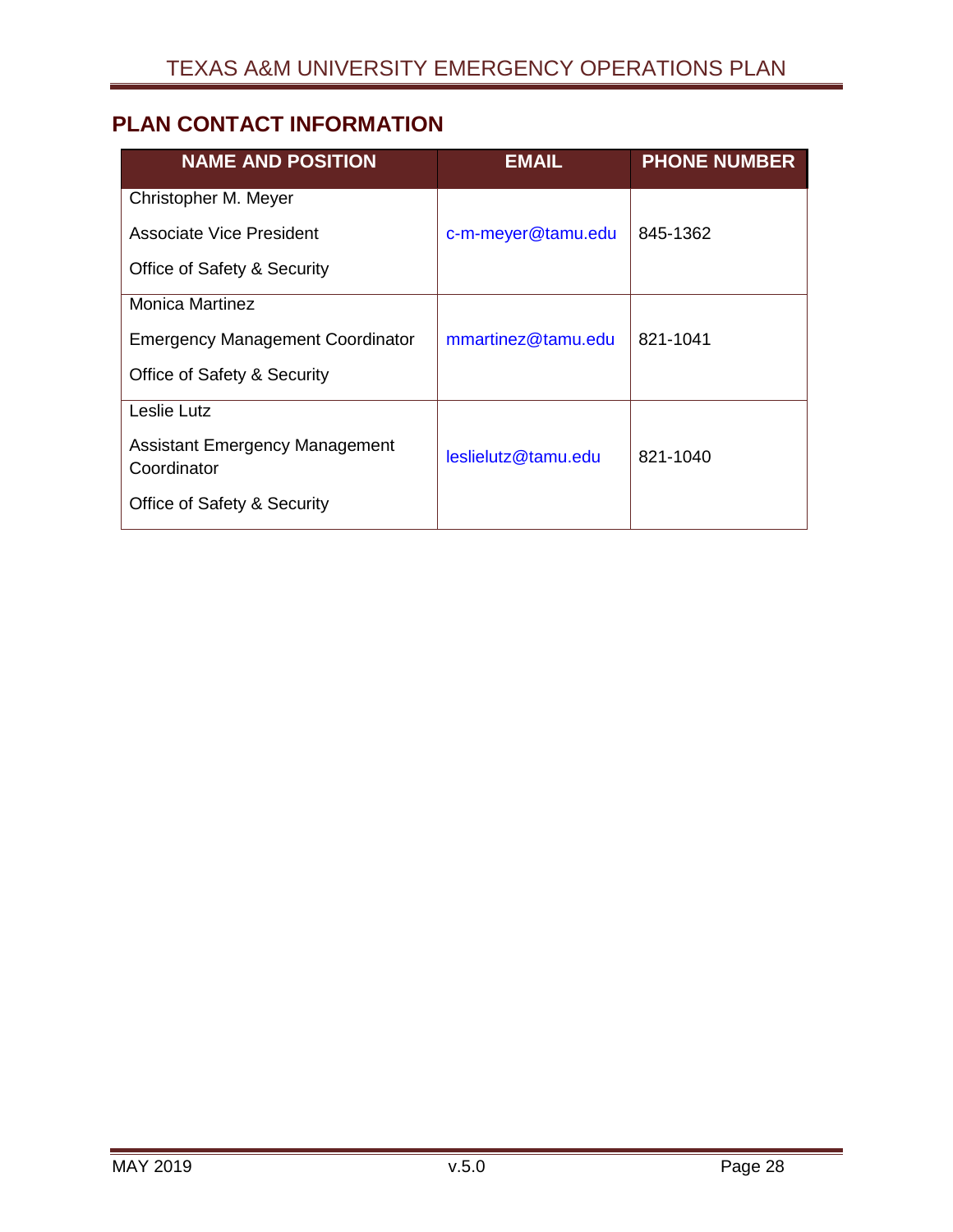# <span id="page-29-0"></span>**RECORD OF CHANGE**

| <b>CHANGE NUMBER</b> | <b>DATE OF</b><br><b>CHANGE</b> | <b>DESCRIPTION OF CHANGE</b>                                                                                                                                                                                                                                                                                                          | <b>CHANGE</b><br><b>MADE BY:</b> |
|----------------------|---------------------------------|---------------------------------------------------------------------------------------------------------------------------------------------------------------------------------------------------------------------------------------------------------------------------------------------------------------------------------------|----------------------------------|
| Throughout           | 7/31/2013                       | Minor grammatical corrections. Signatory<br>authorities/executive policy group updates to<br>reflect administrative changes. Updates<br>referencing Dining Services and Facilities<br>Services to reflect new status.                                                                                                                 | <b>SASE</b>                      |
| Throughout           | 12/1/2014                       | Minor grammatical changes. Signatory<br>authorities/executive policy group updates to<br>reflect administrative changes. Compass<br>Group USA changed to SSC Service<br>Solutions.                                                                                                                                                    | <b>SASE</b>                      |
| Throughout           | 1/13/2016                       | Minor grammatical changes and terminology<br>changed throughout. Signatory<br>authorities/executive policy group updates to<br>reflect administrative changes.                                                                                                                                                                        | <b>SASE</b>                      |
| Throughout           | 9/15/2017                       | Minor grammatical and formatting changes<br>throughout and updates to reflect<br>administrative changes. Additions specific to<br>the Health Science Center throughout and in<br>Attachment 5. Expansion of the finance<br>section to reflect the creation of the Disaster<br>Finance Plan. Removal of Attachment 1:<br>NIMS Summary. | <b>SASE</b>                      |
| Throughout           | April 2019                      |                                                                                                                                                                                                                                                                                                                                       | <b>SASE</b>                      |

Note: SASE stands for the Office of Safety & Security.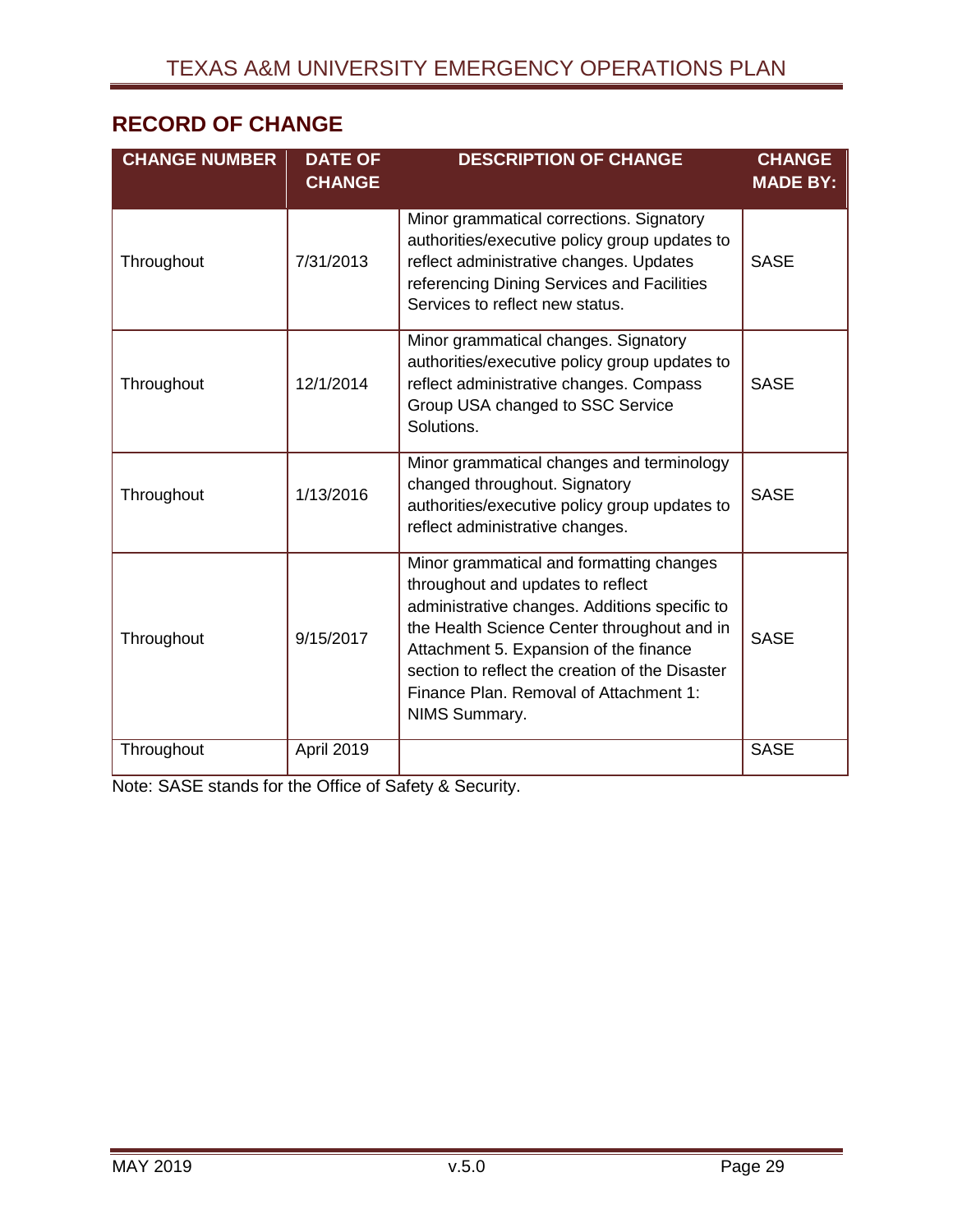# <span id="page-30-0"></span>**RECORD OF DISTRIBUTION**

Texas A&M University distributes an email annually to all students, faculty, and staff with information about emergency procedures and links to electronic version of the emergency operations plan. The plan is available on the emergency preparedness website at the following link: [http://www.tamu.edu/emergency/resources/plans.html.](http://www.tamu.edu/emergency/resources/plans.html)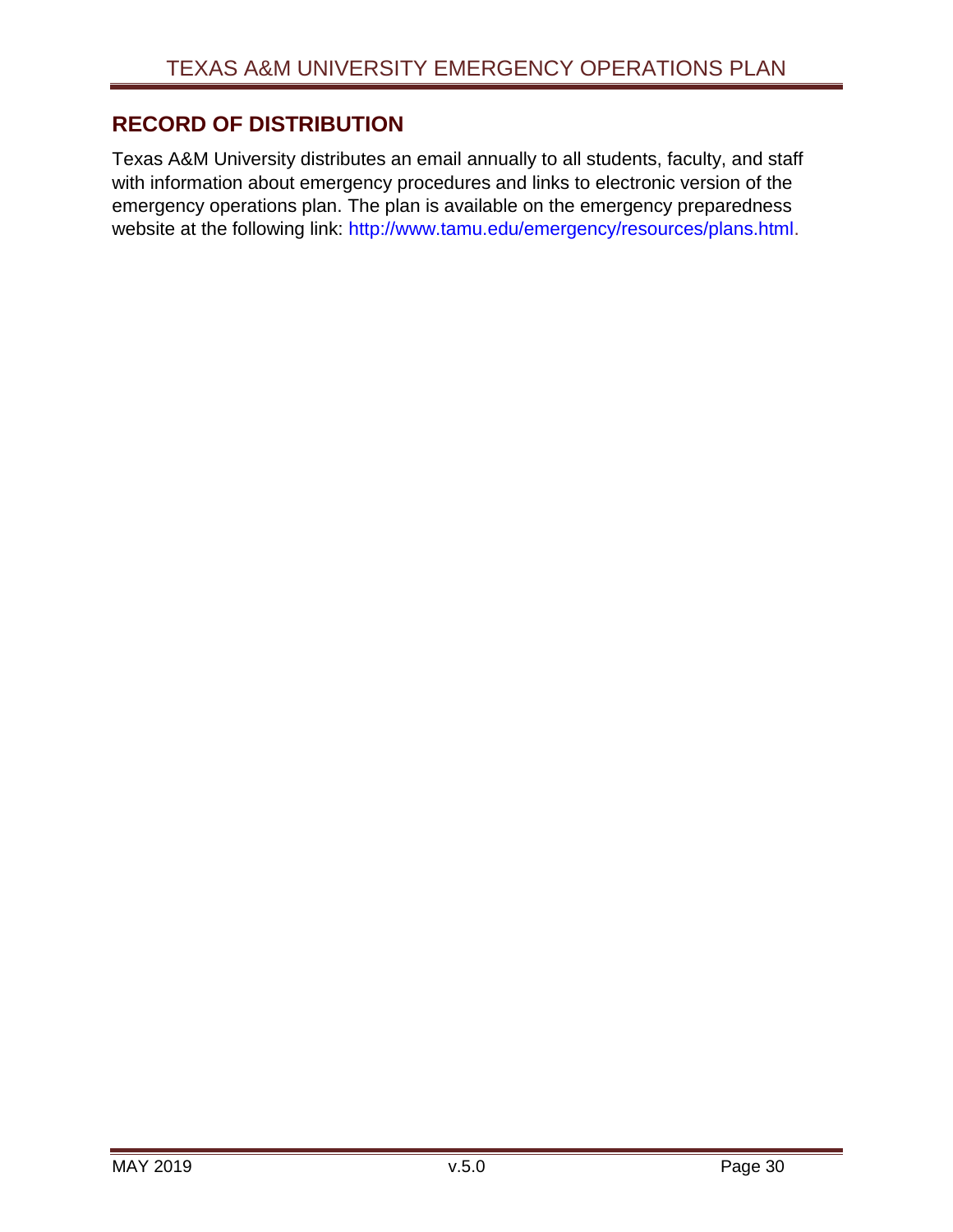# <span id="page-31-0"></span>**ATTACHMENT 1: SUMMARY OF AGREEMENTS AND CONTRACTS**

- 1. Brazos County Interjurisdictional Mutual Aid Agreement (January 7, 2004)
- 2. Brazos Valley Regional Mutual Aid Agreement (February 11,2004)
- 3. College Station and Texas A&M University Memorandum of Agreement and Understanding (December 3, 1971) for fire suppression on Texas A&M University property
- 4. College Station and Texas A&M University Interlocal Agreement (February 1, 2009) for fire suppression at Easterwood Airport
- 5. Community Emergency Operations Center Interlocal Agreement (June 19, 2007)
- 6. Law Enforcement Assistance Interlocal Agreement (October 2, 2008)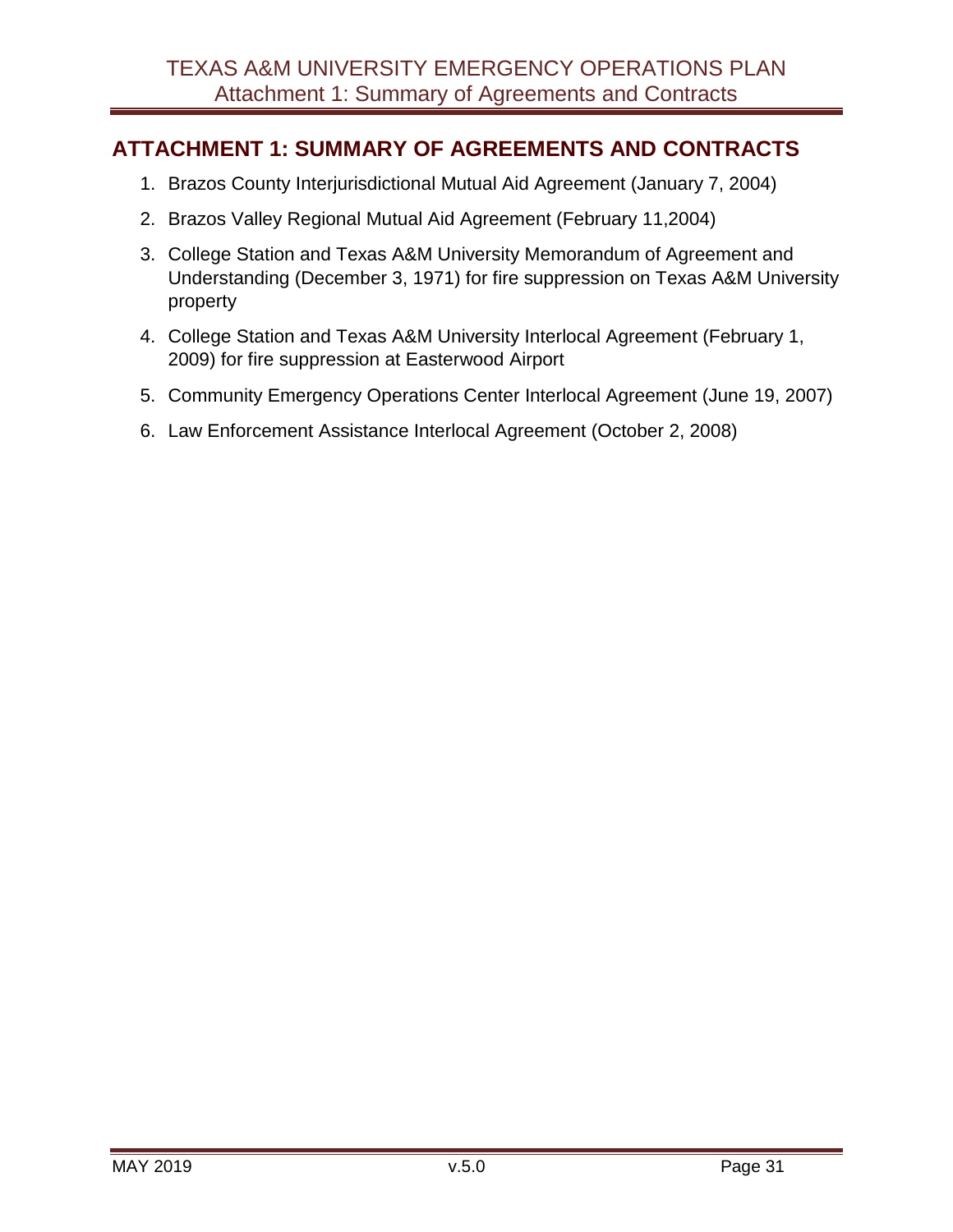# <span id="page-32-0"></span>**ATTACHMENT 2: ATHLETIC EVENTS EMERGENCY PROTOCOLS**

# <span id="page-32-1"></span>General

Emergency protocols have been established for responding to emergencies that could endanger lives of patrons or personnel at athletic events on the Texas A&M University campus. The full text for each athletic facility's emergency protocols is available upon request by contacting the Associate Vice President for Safety and Security.

# <span id="page-32-2"></span>Purpose/Responsibilities

During normal operations, personnel from University Police Department, Athletic Department, Bryan/College Station Fire and Police Departments, TAMU Emergency Medical Services, TAMU Environmental Health and Safety, Facilities Services/SSC Service Solutions, and Transportation Services will respond as necessary to a given emergency at a facility holding an athletic event. Staffing at each event may change as required to enable an effective emergency response.

Decisions concerning crowd control and emergency management of critical situations during athletic events are the ultimate responsibility of the University Police Department, but will be made in consultation with the TAMU Athletic Department. The Game Manager and the Director of Security and University Police, or their designees, will maintain a constant communication capability and fully discuss situations that are occurring. The Director of Athletics and TAMU President will be notified of a critical incident. Emergency situations related to crowd management, communications, evacuations and sheltering, traffic management, staging, and triage areas are addressed in the emergency protocols. Response to specific critical incidents, such as, bomb threat, working fire, and weather emergency, are also addressed.

# <span id="page-32-3"></span>Athletic Facilities with Emergency Protocols

- Kyle Field
- Reed Arena
- Bluebell Park
- West Campus Athletic Venues
	- o Davis Diamond
	- o E.B. Cushing Track & Field Stadium
	- o Ellis Field
	- o Mitchell Tennis Center
- McFerrin Athletic Center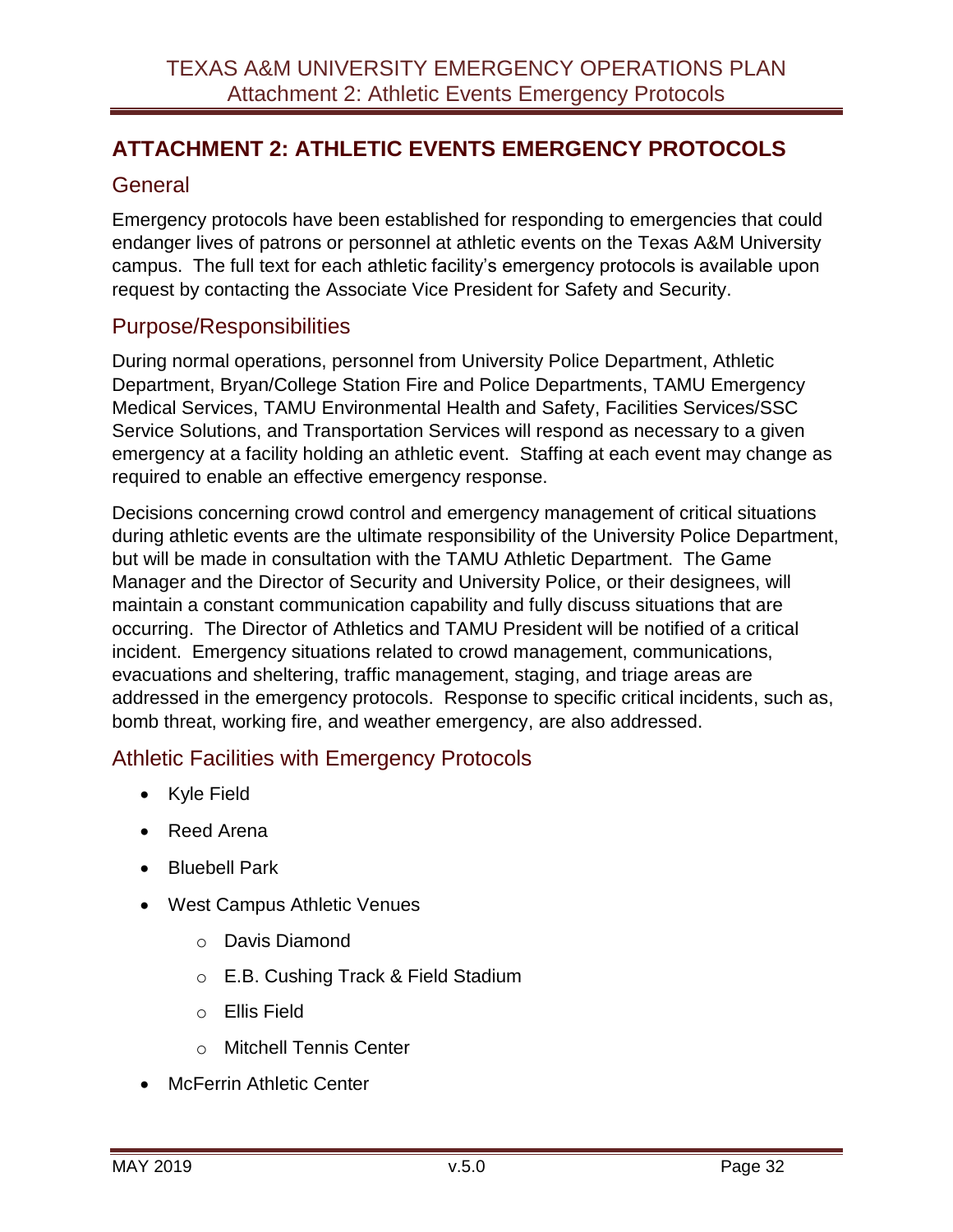- Rec Center Natatorium (Specific for NCAA events)
- Athletic Department Events at Traditions Golf Course
- North Campus Athletic Venues\*
	- o Hildebrand Equine Complex
	- o Cross Country Events

#### **Note: (\*) designates that the emergency protocol is still in draft form**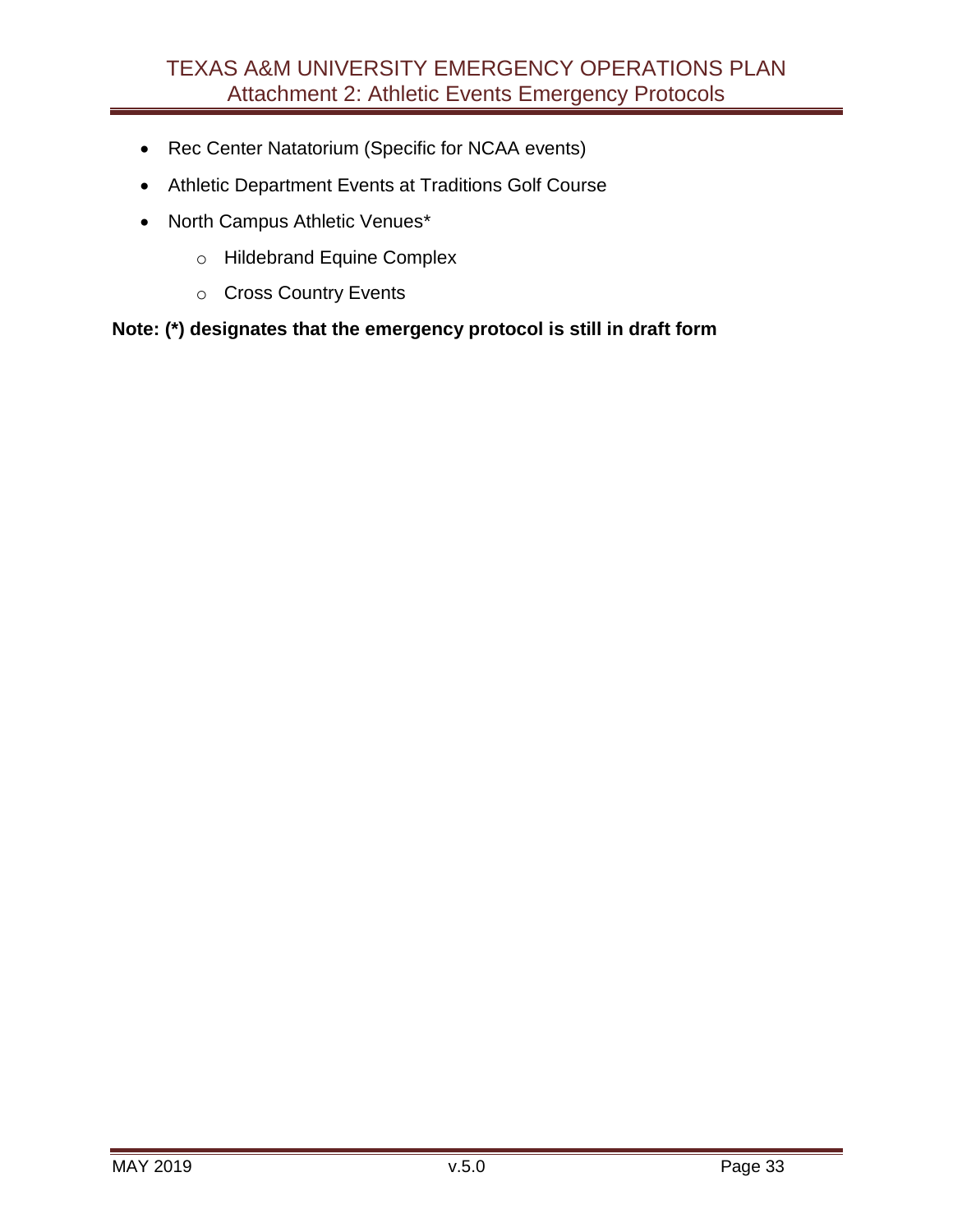# <span id="page-34-0"></span>**ATTACHMENT 3: CONSIDERATIONS FOR PERSONS REQUIRING SPECIAL ASSISTANCE**

This attachment outlines additional considerations for persons requiring special assistance during emergencies.

### <span id="page-34-1"></span>**General**

In order to overcome barriers as described in the General Education Provisions Act (GEPA) Section 427, Texas A&M University has identified several university departments and programs on campus that have resources that can be accessed prior to and during an emergency to aid those on campus who may require special assistance. These individuals may include those who have disabilities; who live in institutionalized settings; who are elderly; who are children; who are from diverse cultures; who have limited English proficiency or are non-English speaking; or who are transportation disadvantaged.

The university encourages individuals who require special assistance during an emergency to discuss their needs with someone in their building prior to an emergency. Students may register with Disability Services (described below), while faculty and staff may contact Human Resources and/or their supervisor.

# <span id="page-34-2"></span>**Notification**

The following highlights the ways that the university ensures notifications are made more accessible for persons requiring special assistance. For additional information on notification and warning, see Annex A: Warning.

- Text messages and emails sent via the Code Maroon System allow the university to communicate effectively with individuals who may be deaf or hard of hearing.
- Code Maroon allows for campus EAS messages to appear captioned on the campus cable televisions.
- All registrar-controlled classrooms have installed audio alert systems that relay a Code Maroon message over loud speakers to aid those without text message capabilities or the blind to receive the message.
- Door-to-door contact will be utilized when appropriate to communicate with individuals who may have language barriers. Emergency responders carry visual translators to aid in communication or can utilize language translators through their dispatch centers. The Department of Residence Life purchased visual translators for their staff to utilize during an emergency with their non-English speaking population.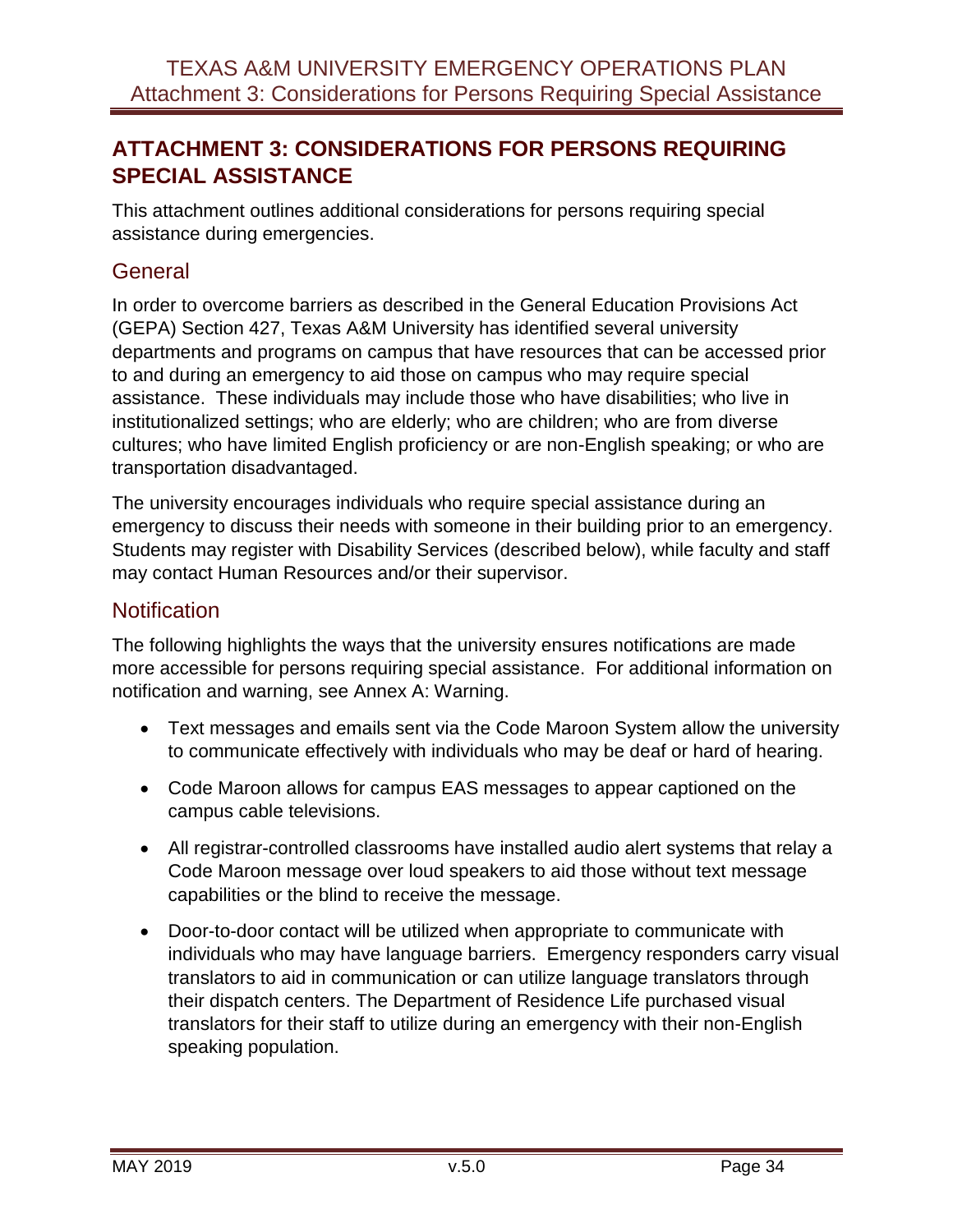# <span id="page-35-0"></span>**Evacuation**

The following highlights the ways that the university will provide reasonable accommodations for persons requiring special assistance to evacuate. For additional information on evacuation, see Annex E: Evacuation.

- Individuals requiring assistance to evacuate a building should first seek aid from others within their facility. If help is unavailable or additional help is needed, individuals should call 911. Emergency responders are equipped with specialized equipment to aid in the extraction and evacuation of persons with physical disabilities.
- During an evacuation of campus, persons requiring transportation assistance may contact Transportation Services or University Police Dispatch for paratransit assistance.

# <span id="page-35-1"></span>**Sheltering**

The following highlights the ways that the university will provide reasonable accommodations for persons requiring special assistance during a sheltering operation. For additional information on sheltering, see Annex C: Shelter & Mass Care.

- All university facilities are accessible to persons with physical disabilities and meet Americans with Disabilities Act (ADA) standards. University shelters will also comply with FEMA's guidance on Functional Needs Support Services in General Population Shelters.
- Should the university need to provide a temporary shelter, persons requiring special assistance may request the following accommodations. Note: Other accommodations not listed here should be requested through shelter management.
	- o Service animals will be allowed to accompany their owners into facilities. Service animals are defined as any canine that is individually trained to do work or perform tasks for the benefit of an individual with a disability, including a physical, sensory, psychiatric, intellectual, or other mental disability. Owners should come prepared to care for their animals for the duration of the sheltering operation.
	- o Persons requiring refrigeration for their medications may contact shelter management, who will provide assistance by either providing access to a refrigerator or another means to cool their medications, such as a cooler with ice.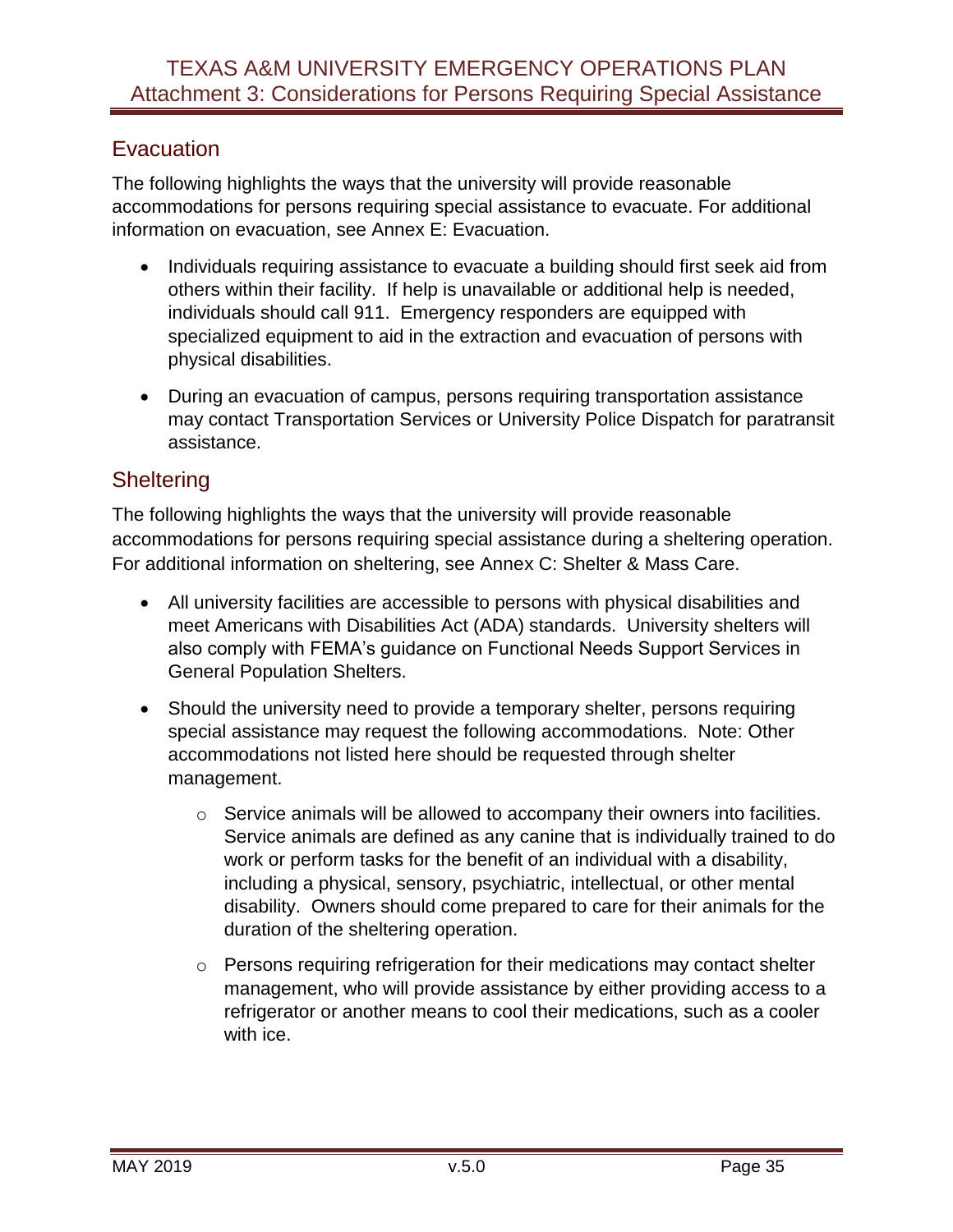- $\circ$  Individuals who require electricity to power or charge their medically necessary equipment may notify shelter management, who will provide them access to electrical outlets within the facility.
- o Individuals may require communications assistance. These accommodations should be requested through staff management. Examples of such accommodations are below.
	- **Persons who are blind or have low vision may have shelter staff** read them printed notices, advisories, and other written information.
	- **Translators can be made available for non-English speakers.**
	- **Telecommunications devices for the deaf (TDD) can be made** available for persons with hearing or speech difficulties.

# <span id="page-36-0"></span>Additional Services

- Disability Services offers students accommodations, counseling, evaluation referral, disability-related information, adaptive technology services, sign language interpreting, and transcription services for academically related purposes. This is a voluntary program as students have the option to utilize Disability Services resources, but are not required to contact or report to the department.
	- $\circ$  Pre-emergency education Each student, as part of their intake appointment upon registering with Disability Services, receives a copy of the 12<sup>th</sup> Man Emergency Playbook (or is directed to an online resource) as well as guidance on how to access special assistance during an emergency.
	- $\circ$  Emergency Response During an emergency, Disability Services can be accessed through the Division of Student Affairs.
- Dean of Faculties Faculty members may contact the Dean of Faculties to discuss reasonable accommodations.
- Human Resources Policy and Practice Review provides departmental staff with information on understanding the Americans with Disabilities Act (ADA) and works with departments on reasonable accommodations for specific staff employees, to include building access.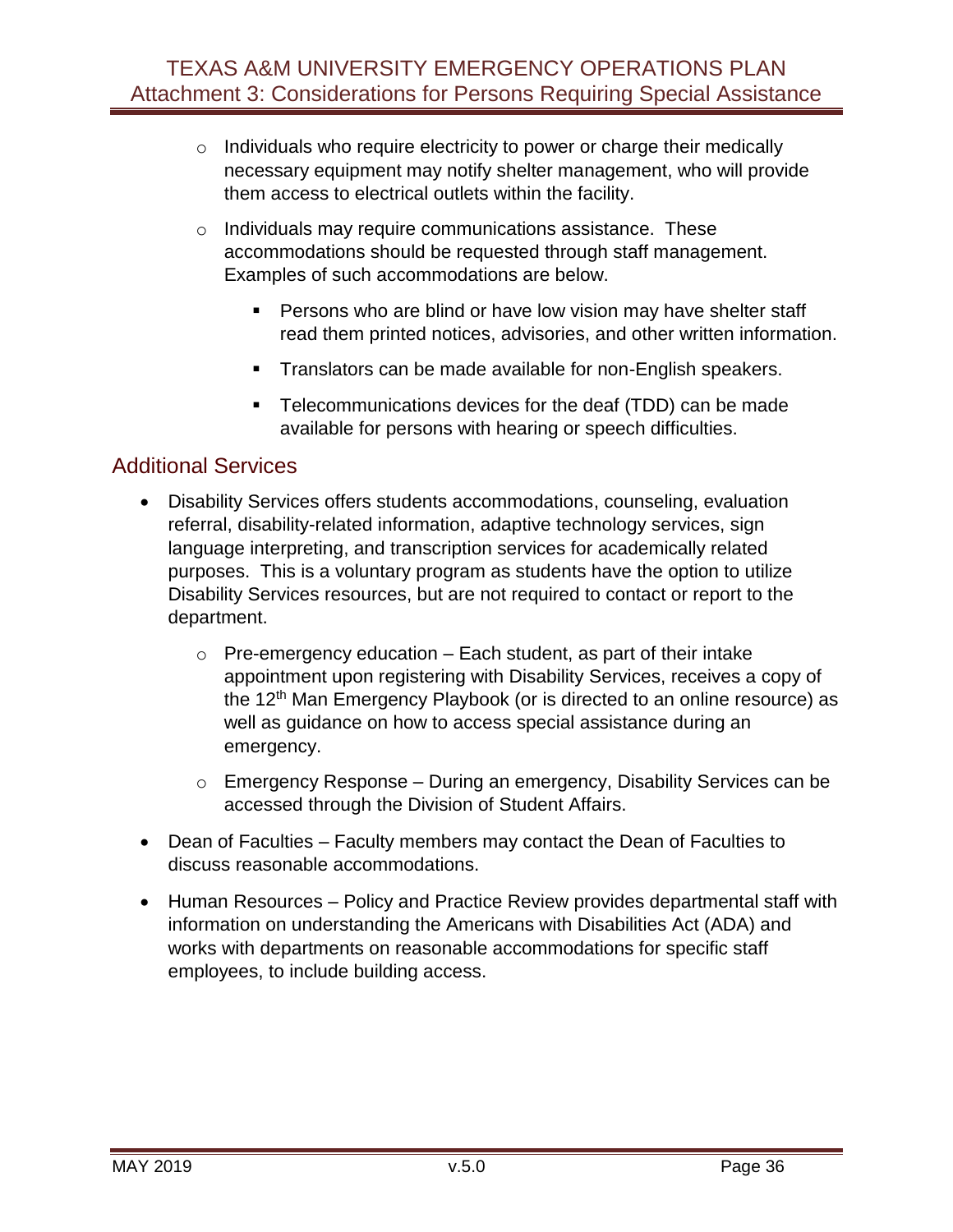# <span id="page-37-0"></span>**ATTACHMENT 4: EMERGENCY COORDINATION WITH CAMPUS SITE LOCATIONS**

# <span id="page-37-1"></span>**General**

Texas A&M University has extended academic, research, and/or clinical operations at campus sites throughout the State and overseas. As such, these campus sites are exposed to various hazards. While some hazards are common to all sites, some hazards may be specific to a particular site. Likewise, each site has different demographics, organizational structures, and response capabilities. Some of these campus sites have substantial operations, facilities, and personnel. The following sites maintain their own emergency operations plans that meet the needs for the respective campus sites.

The campus sites include:

- Texas A&M University at Galveston
- Texas A&M University at Qatar
- Texas A&M University School of Law Ft. Worth
- The Higher Education Center at McAllen
- The Texas A&M Health Science Center
	- o Bryan/College Station
	- o Corpus Christi
	- o Dallas
	- o Houston
	- o Kingsville
	- o McAllen
	- o Round Rock
	- o Temple

### <span id="page-37-2"></span>Purpose

The purpose of this attachment is to outline the coordination between the above campus sites and the Texas A&M University executive management. As extensions of Texas A&M University, coordination with and information flow to Texas A&M University is critical to ensure the safety and well-being of these campus communities during emergencies.